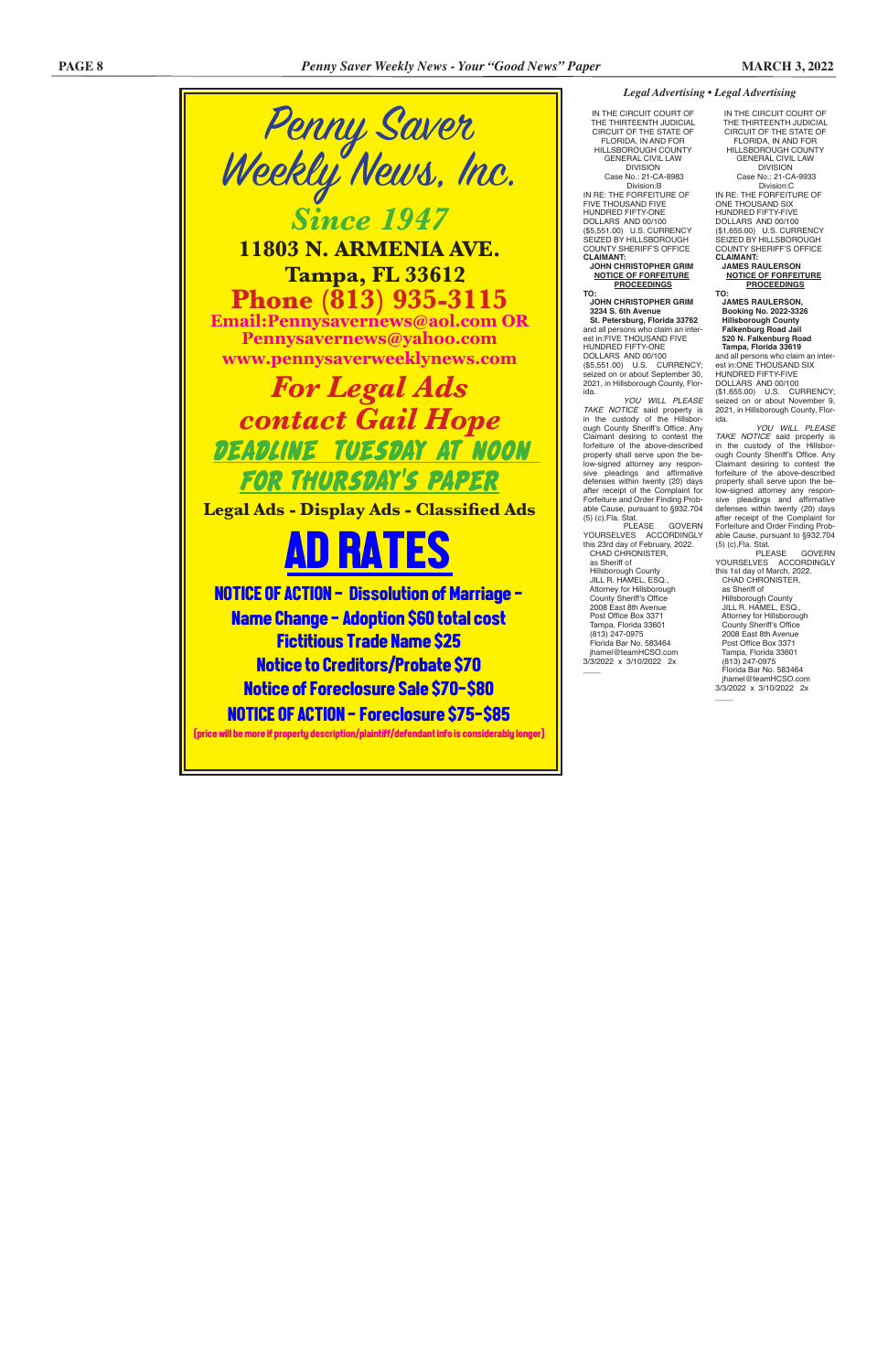NOTICE OF PUBLIC SALE:

 NOTICE OF PUBLIC SALE Public Auction at **Wesley Chapel Self Storage located at 26504 Wesley Chapel Blvd., Wesley Chapel, FL** hereby gives notice of a public sale to the highest bidder for cash only on **March 22, 2022, at 10:00am** in accordance with the Florida Self Storage Facility Act Statutes (section 83.801-83.809). Seller reserves the right to withdraw property from sale at any time. This property is being sold to satisfy a landlord lien. Property includes contents of the spaces of the following tenants. Unit# Tenant Name: Contents 2736 FREDERICK LAZO Household Goods, Couch,Dining Room Table, Bed, Dresser UNIT#765 STACEY TURNER Household Goods 3/03/2022 x 3/10/2022 2x  $\overline{\phantom{a}}$ 

 $\overline{\phantom{a}}$ 

**813 TOWING SERVICE LLC**  gives notice that the following vehicles(s) may be sold by public sale at **1112 E. 127TH AVE., TAMPA, FL 33612 (Hillsborough County)** to satisfy the lien for the amount owed on each vehicle for any recovery, towing, or storage services charges and administrative fees allowed pursuant to Florida statute 713.78. **SALE DATE: MARCH 26, 2022 AT 8:00 A.M.** VIN#KMHWF35H73A754256 2003 HYUN **SALE DATE: MARCH 29, 2022 AT 8:00 A.M.** VIN#1N4AA5AP5BC859134 2011 NISS VIN#JHLRD78985C060091 2005 HOND VIN#KL5JD66ZX7K539070 2007 SUZI VIN#KNMAT2MT6KP538465 2019 NISS **SALE DATE:APRIL 1, 2022 AT 8:00 A.M.** VIN#3FA6P0CD2LR195808 2020 FORD VIN#1N4AL21E98C140680 2008 NISS VIN#2MEFM74W43X665980 2003 MERC VIN#SAJBK4BV4GCY12141 2016 JAGU 3/3/2022 1X

\_\_\_\_ to bid. NOTICE OF PUBLIC SALE Notice is hereby given that the following described vehicle will be sold for towing and storage pursuant to F.S.#713.78. Sale will be held at **MILLENNIUM TRANS-PORT AND TOWING, INC., 8030 Anderson Rd., Tampa, FL 33634**  (Hillsborough County). Date and time of sale as listed below. MIL-LENNIUM TRANSPORT AND TOWING, INC. reserves the right to bid. **SALE DATE:MARCH 21, 2022 AT 8:00 A.M.** 1990 Chevrolet vin#1Y1SK5167LZ087328 **SALE DATE: MARCH 25, 2022 AT 8:00 A.M.** 2010 Toyota vin#1NXBU4EE3AZ256261 1999 Lexus vin#JT6GF10U4X0008500 **SALE DATE: MARCH 28, 2022 AT 8:00 A.M.** 1998 Lexus vin#JT8BD68S0W0021735 2010 Toyota vin#2T1BU4EE8AC453590 3/3/2022 1X  $\overline{\phantom{a}}$ 

 NOTICE OF PUBLIC SALE Public Auction at **Palma Ceia Storage Located at 520 S. Mac-Dill Avenue, Tampa FL** hereby gives notice of a public sale to the highest bidder for cash only on **March 23,2022, at 10;00am**  in accordance with the Florida Self Storage Facility Act Statutes (section 83.801-83.809).Seller reserves the right to withdraw property from sale at any time. This property is being sold to satisfy a landlord lien. Property includes contents of the spaces of the following Tenants.

a lien is claimed on the following vehicles for towing and storage charges, the following vehicles will be sold at public sale pursuant to Florida Statute #713.78, free and clear of all liens and encumbrances. The time for the following sales is 8:00 A.M. **AT BENFIELD'S WRECKER SERVICE, 4406 N. Thatcher Ave., Tampa, FL 33614** (Hillsborough County). **SALE DATE: MARCH 21, 2022** VIN#1N4AL3AP3FC448741 NISS / 2015 VIN#3B7HF13Z9WG239973 DODG / 1998 VIN#WBA3R5C52EK188567 BMW / 2014 **SALE DATE: MARCH 25, 2022** VIN#1FTEX15Y1RKB52926 FORD / 1994 **SALE DATE: MARCH 28, 2022** VIN#4T1B61HK2JU150166 TOYT / 2018<br>3/3/2022 1X 3/3/2022

 $\overline{\phantom{a}}$ 

Unit# Tenant Name: Contents: 47 ORC OF TAMPA BAY BUSINESS RELATED 3/03/2022 x 3/10/2022 2x

 $\overline{\phantom{a}}$ 

VIN#5XXG14J28MG049373 3/3/2022 1X  $\overline{\phantom{a}}$ 

> NOTICE OF PUBLIC SALE Notice is hereby given that the following described vehicles will be sold for towing and storage pursuant to F.S.#713.78. Sale will be held at **STAR AUTO COLLISION CENTER, 6705 N. 24th St., Tampa, FL 33610** (Hillsborough County) Dates time of sale as listed below. **STAR AUTO COLLISION CENTER** reserves the right to bid. **SALE DATE: MARCH 20, 2022 AT 10:00 A.M.** 2016 CHRYSLER VIN#1C3CCCABXGN136675 1994 CHEVY VIN#1GNEK18K6RJ305500 **SALE DATE: MARCH 27TH, 2022 AT 10:00AM.** 2001 MITSUBISHI VIN#4A3AE45G21E160563 **SALE DATE: MARCH 28TH, 2022 AT 10:00AM.** 2003 TOYOTA VIN#2T1CF22P03C602859 3/03/2022 1X NOTICE OF PUBLIC SALE Notice is hereby given that the following described vehicles will be sold for towing and storage pursuant to F.S.#713.78. Sale will be held at **EXPRESS TOWING & RECOVERY, 2116 Jelane DRIVE, Valrico, FL 33594** (Hillsborough County). Dates and time of sale as listed below. EXPRESS TOWING & RECOVERY reserves the right **SALE DATE: MARCH 19TH, 2022 AT 8:00 A.M.** 2008 HONDA 4D VIN#5J6YH287X8L009771 3/3/2022 1X \_\_\_\_

 NOTICE OF PUBLIC SALE: **TOMMY'S TOWING AND RE-COVERY INC.** gives notice that the following vehicles(s) may be sold by public sale at **TOMMYS TOWING AND RECOVERY INC., 7808 N. NEBRASKA AVE., TAMPA FL 33604** (Hillsborough County) to satisfy the lien for the amount owed on each vehicle for any recovery, towing, or storage services charges and administrative fees allowed pursuant to Florida statute 713.78. **SALE DATE: MARCH 25, 2022 AT 8:00 A.M.** 4T4BF1FK3GR555535 2016 TOYT **SALE DATE: MARCH 27, 2022 AT 8:00 A.M.** VIN#1392883866 1952 MG VIN#KMHDN46D55U149679 2005 HYUN 3/3/2022 1X  $\overline{\phantom{a}}$ 

 NOTICE OF PUBLIC SALE Notice of sale pursuant to FS 713.78 of the Florida statues below said vehicles to be auctioned at **Brewingtons Towing at 302 E. Calhoun St. Plant City, FL. 33563** (Hillsborough County) to be held on **3/15/2022 at 12 noon**. 2015 Toyota 4dr. VIN#2T1BURHE8FC437390 2009 TRAS FB VIN#1TTF4820X91087444 2007 FRHT TR VIN#1FUJBBCK37LV78750 2009 Ford 4dr. VIN#3FAHP07Z79R181846 2005 Hyundai 4dr. VIN#KMHDN46D95U107354 2004 Chevrolet 4dr. VIN#1GNDT13S042123763 2014 Toyota 4dr. VIN#4T1BF1FK5EU461163 2017 Kia 4dr. VIN#3KPFK4A75HE076078 2007 Saturn 2dr. VIN#1G8AN15F47Z102457 3/3/2022 1X

NOTICE OF FORECLOSURE OF LIEN AND INTENT TO SELL VEHICLE Each of you is hereby notified that

 NOTICE OF PUBLIC SALE: **TAMPA TRANSPORT, INC. d/b/a SUPREME TOWING** gives notice that the following vehicles(s) may be sold by public sale at **3143 N. Florida Ave., Tampa, FL 33603**  (Hillsborough County) to satisfy the lien for the amount owed on each vehicle for any recovery, towing, or storage services charges and administrative fees allowed pursuant to Florida statute 713.78. **SALE DATE: MARCH 25, 2022 AT 8:00 A.M.** 2008 KIA VIN#KNDMB233286229723 2011 CHEVY VIN#2G1WG5EK7B1288242 **SALE DATE: MARCH 28, 2022 AT 8:00 A.M.** 2010 NISSAN VIN#JN8AZ1MU7AW021041 **SALE DATE: MARCH 29, 2022 AT 8:00 A.M.** 2018 KIA VIN#KNDJN2A24J7516159 2003 MITSUBISHI VIN#JA4NW51S73J037248 **SALE DATE: MARCH 30, 2022 AT 8:00 A.M.** 2004 MERZ VIN#WDBUF70J64A453510 3/3/2022 1X  $\overline{\phantom{a}}$ 

NOTICE OF PUBLIC SALE Notice is hereby given that the following described vehicles will be sold for towing and storage pursuant to F.S.#713.78. Sale will be held at **SUNSTATE WRECK-ER SERVICE**. Dates, location and time of sale as listed below. **Sun-state Wrecker Service** reserves the right to bid. **AT 3800 N. FLORIDA AVE., TAMPA, FL 33603 (Hillsborough County): SALE DATE: MARCH 28, 2022 AT 8:00 A.M.** 1996 FORD ESCORT VIN#1FASP14J1TW124511 2010 HONDA ACCORD VIN#1HGCP3F83AA028489 2008 CHEVROLET COBALT VIN#1G1AK58F887197953 2018 TOYOTA CAMRY VIN#4T1B11HK7JU120885 2016 FORD FUSION VIN#3FA6P0H76GR233775 2019 FORD FIESTA VIN#3FADP4EJ7KM103346 **SALE DATE: APRIL 11, 2022 AT 8:00 A.M.**  2021 HONDA PILOT VIN#5FNYF5H23MB023056 3/3/2022 1X  $\overline{\phantom{a}}$ 

NOTICE OF FORECLOSURE OF LIEN AND INTENT TO SELL VEHICLE

 $\overline{\phantom{a}}$ 

Each of you is hereby notified that a lien is claimed on the following vehicles for towing and storage charges, the following vehicles will be sold at public sale pursuant to Florida Statute #713.78, free and clear of all liens and encumbrances. The time for the following sales is 8:00 A.M. **AT RC TOWING & RECOVERY,** 

**4805 N. HESPERIDES ST., TAM-PA, FL 33614** (Hillsborough County) **SALE DATE: 03/26/2022**

1998 MITSUBISHI MONTERO SPORT VIN#JA4LS31P1WP026296 **SALE DATE: 03/27/2022** 2011 KIA OPTIMA VIN#KNAGR4A61B5129284 **SALE DATE: MARCH 29, 2022** 2007 SUZUKI GSX600 VIN#JS1GN7DA87211321 2003 HYUNDAI ELANTRA VIN#KMHDN45D53U468708 2009 NISSAN VERSA VIN#3N1BC13E49L396255 **SALE DATE: MARCH 30, 2022** 2011 FORD EXPLORER VIN#1FMHK8D81BGA70981 **SALE DATE: APRIL 11, 2022** 2021 KIA K5

3/3/2021 1X  $\overline{\phantom{a}}$ 

> NOTICE OF SALE **Bloomingdale Self Storage (BACSS)** Publishes notice as required by the Florida "Self Storage Facility Act" Section 83.806 and 83.807 of a public sale of the property listed below To satisfy the owner's lien. All sales are for cash to the highest bidder and are considered final. BACSS reserves the right to reject any bids. The sale shall be held at the location listed below on or after **23 March 2022 at 11:30am. BACSS 912 E. Bloomingdale Ave. Brandon, FL. 33511 813-655-7444**

VIN#2HGFE2F58NH535916 2021 JEEP GRAND CHEROKEE VIN#1C4RJFLTXMC800449 2021 TESLA MODEL Y VIN#5YJYGDED9MF105449 3/3/2022 1X  $\overline{\phantom{a}}$ 

2006 HONDA PILOT VIN#5FNYF18746B020142 2005 ACURA MDX VIN#2HNYD18285H546352 2007 TRUM DAYTONA 675 VIN#SMTD00NS57J295484 2003 FORD RANGER VIN#1FTYR14V53PA57844 3/3/2022 1X  $\overline{\phantom{a}}$ 

> Store.here@verizon.net Unit #175 Dominique Mercado Household Items Unit #243 Karhon Watkins Household Items 3/3/2022 x 3/10/2022 2x

 $\overline{\phantom{a}}$ 

VIN#N4BL4BV7MN383756 2020 MAZDA CX-30 VIN#3MVDMAEM5LM138155 2021 HYUNDAI SONATA VIN#KMHL24JJ9MA028171 3/3/2022 1x  $\overline{\phantom{a}}$ 

 NOTICE OF PUBLIC SALE: **ASCENSION AUTO SERVICE**  gives notice that on 03/25/2022 at 10:00 AM the following vehicles(s) may be sold by public sale at **4108 W. CAYUGA ST., TAMPA** (Hillsboroughh County) FL 33614 to satisfy the lien for the amount owed on each vehicle for any recovery, towing, or storage services charges and administrative fees allowed pursuant to Florida statute 713.78. VIN#1G1PE5SB5G7171414 2016 CHEV VIN#1J4GS48K36C308450 2006 JEEP VIN#2B3HD46R92H192765 2002 DODG VIN#2HNYD18692H526657 2002 ACU VIN#5NPEU46F16H019570 2006 HYUN VIN#5TBRN34173S435394 2003 TOYT VIN#MD2JYJ406FC224288 2015 KTM 3/3/2022 1X

 $\overline{\phantom{a}}$ 

**GOVERN** YOURSELVES ACCORDINGLY this 28th day of February, 2022. CHAD CHRONISTER, as Sheriff of Hillsborough County JILL R. HAMEL, ESQ. Attorney for Hillsborough County Sheriff's Office 2008 East 8th Avenue Post Office Box 3371 Tampa, Florida 33601 (813) 247-0975 Florida Bar No. 583464 jhamel@teamHCSO.com 3/3/2022 x 3/10/2022 2x

 $\overline{\phantom{a}}$ 

 NOTICE OF PUBLIC SALE Notice is hereby given that the following described vehicles will be sold for towing and storage pursuant to F.S.#713.78. Sale will be held at **AUTOPRO'S TOWING & RECOVERY, LLC, 5011 N. Coo-lidge Ave., Tampa, FL. 33614** (Hillsborough County). Dates and time of sale as listed below. **AUTOPRO'S TOWING & RECO-VERY, LLC** reserves the right to bid. **SALE DATE MARCH 21ST 2022 8AM** HOME MADE TRAILER FROM CORTEZ METAL 2002 SATURN VIN-1G8ZY12732Z222217 2003 HONDA VIN-JHLRD68463C014643 1995 DODGE VIN-1B7MC36C4SS310817 2015 NISSAN VIN-KNMAT2MT6FP557345 HOME MADE TRAILER GREY FROM AMBERLY PLACE 1997 CHEVY VIN-2GCEC19R5V1132901 **SALE DATE MARCH 22ND 2022 8AM**<br>2011 BUICK<br>VIN-W04GN5EC8B1099528<br>2005 FORD VIN-1FMFU17595LA95617 2007 HONDA VIN-2HGFG12697H500761 **SALE DATE MARCH 23RD 2022 8AM** 2016 CHEVY VIN-1G1JC5SH2G4117019 **SALE DATE MARCH 25TH 2022** 2011 MERCEDES VIN-WDDGF5EB8BR152357 2008 FORD VIN-3FAHP07Z28R217019 2012 FORD VIN-1FAHP3M23CL219166 2008 MERCEDES VIN-WDDGF54X98R030046 2004 FORD<br>VIN-1FTRX12W34NA87959<br>2003 DODGE VIN-1B3ES56C33D120873 2001 FORD VIN-2FMDA53471BA03659 2001 HONDA VIN-1HGCG66571A090761 1994 CHEVY VIN-1GNEK18K5RJ372511

 NOTICE OF PUBLIC SALE: **B & D TOWING AND RECOVERY**  gives Notice of Foreclosure of Lien and intent to sell these vehicles at 5436 W. INGRAHAM ST., TAMPA, FL 33616 (Hillsborough County), pursuant to subsection 713.78 of the Florida Statutes. **B & D TOW-ING AND RECOVERY** reserves the right to accept or reject any and/or all bids. **SALE DATE: APRIL 1, 2022 AT 8:00 A.M.** 2018 CADILLAC ATS VIN#1G6AA5RX0J0155201 2008 HONDA ACCORD VIN#1HGCP26868A037529 2013 Suzuki GSX-R VIN#JS1GN7FAXD2102435 2005 Chevrolet SILVERADO VIN#1GCEC14X35Z209696 2003 DODGE DAKOTA VIN#1D7HL42N53S362883 2012 Chevrolet SONIC VIN#1G1JC5SH4C4111734 2014 VOLKSWAGEN PASSAT VIN#1VWAS7A31EC062462 2008 MAZDA 3 VIN#JM1BK12FX81799351 2005 Chevrolet TRAILBLAZER VIN#1GNDT13S852178690 2003 BUICK CENTURY VIN#2G4WS52J831153205 2012 BMW 3 VIN#WBA3A5C59CF343757 **SALE DATE: APRIL 14, 2022 AT 8:00 A.M.** 2022 HONDA CIVIC

 NOTICE OF PUBLIC SALE: **FREDDIE'S BODY SHOP & WRECKER SERVICE** gives Notice of Foreclosure of Lien and intent to sell these vehicles at **8815 N. MULBERRY STREET, TAMPA FL 33604** (Hillsborough County), pursuant to subsection 713.78 the Florida Statutes. **FREDDIE'S BODY SHOP & WRECKER SER-VICE** reserves the right to accept or reject any and/or all bids. **SALE DATE: MARCH 28, 2022 AT 8:00 A.M.**

 NOTICE OF PUBLIC SALE: **TARGET R/T** gives Notice of Foreclosure of Lien and intent to sell these vehicles at **3745 N. FLOR-IDA AVE., TAMPA, FL 33603**  (Hillsborough County), pursuant to subsection 713.78 of the Florida Statutes. **TARGET R/T** reserves the right to accept or reject any and/or all bids. **SALE DATE: MARCH 28, 2022** 

**AT 8:00 A.M.**<br>2007 DODGE MAGNUM<br>VIN#2D4FV47V07H663047 2008 KIA SPECTRA5 VIN#KNAFE161585018751 2015 MITSUBISHI MIRAGE VIN#ML32A3HJ1FH031369 1998 HONDA CIVIC VIN#2HGEJ657XWH617620 1988 PLYMOUTH RELIANT VIN#1P3BP46D7JF247231 2011 GMC SIERRA 2500 VIN#1GT221CG6BZ370756 **SALE DATE: APRIL 11, 2022 AT 8:00 A.M.** 2021 FORD MUSTANG VIN#1FA6P8TH3M5151368 2021 CHEVROLET COLORADO VIN#1GCGSBEAXM1119759 3/3/2022 1X  $\overline{\phantom{a}}$ 

 NOTICE OF PUBLIC SALE: **SUNSHINE STATE GARAGE, LLC** gives Notice of Foreclosure of Lien and intent to sell these vehicles at **407 N. 22ND ST., TAMPA, FL 33605** (Hillsborough County), pursuant to subsection 713.78 of the Florida Statutes. **SUNSHINE STATE GARAGE, LLC** reserves the right to accept or reject any and/or all bids. **SALE DATE:MARCH 28, 2022 AT 8:00 A.M.** 2011 VOLKSWAGEN JETTA VIN#3VW2K7AJ2BM103243 2018 CADILLAC CT6 VIN#1G6KD5RS6JU110501 2006 MAZDA MAZDA3 VIN#JM1BK144361502834 2012 LINCOLN MKZ VIN#3LNHL2GC8CR821367 2016 CHEVROLET CORVETTE VIN#1G1YD2D77G5119812 **SALE DATE: APRIL 11, 2022 AT 8:00 A.M.** 2021 NISSAN ALTIMA

 NOTICE OF PUBLIC SALE Notice is hereby given that the following described vehicle will be sold for towing and storage pursuant to F.S.#713.78. Sale will be held at **DENNINGS TOWING, INC.**, **4401 N. FLORIDA AVE., Tampa, FL 33603** (Hillsborough County). Date and time of sale as listed below. **DENNINGS TOW-ING, INC.** reserves the right to bid. **SALE DATE: MARCH 18, 2022 AT 8:00 A.M.** 2002 TOYOTA SOLARA\* VIN#2T1CE22P02C002070 **SALE DATE: MARCH 19, 2022 AT 8:00 A.M.** 2016 GMC SIERRA 1500\* VIN#1GTN1LEC8GZ147230 **SALE DATE: MARCH 21, 2022 AT 8:00 A.M.** 2003 FORD WINDSTAR VANS\* VIN#2FMZA52483BB77024 1997 TOYOTA CAMRY\* VIN#4T1BG22K4VU044576 2004 HONDA CIVIC\* VIN#2HGES16324H589627 2015 BMW 3-SERIES\* VIN#WBA3B9C54FK409809 2005 HYUNDAI ACCENT\* VIN#KMHCG35C05U357364 3/3/2022 1X \_\_\_

 NOTICE OF PUBLIC SALE Notice is hereby given that the following described vehicle will be sold for towing and storage pursuant to F.S.#713.78. Sale will be held at **A & M TOWING, INC.**, **209 E. COLUMBUS DR., Tampa, FL 33602** (Hillsborough County). Date and time of sale as listed below. **A & M TOWING, INC.** reserves the right to bid. **SALE DATE: MARCH 18, 2022 AT 8:00 A.M.** 2019 KIA SORENTO\* VINR5XYPG4A35KG529712 **SALE DATE: MARCH 19, 2022 AT 8:00 A.M.** 2005 CHRYSLER 300\* VIN#2C3JA43R35H591015 3/3/2021 1X  $\overline{\phantom{a}}$  NOTICE OF PUBLIC SALE Notice is hereby given that the following described vehicles will be sold for towing and storage pursuant to F.S.#713.78. Sale will be held at **ULTIMATE TOUCH COL-LISION, 1415 E. Busch Blvd., Tampa, FL. 33612** (Hillsborough County). Date and time of sale as listed below. ULTIMATE TOUCH COLLISION reserves the right to bid. **SALE DATE: APRIL 4, 2022 AT 8:00 A.M.** 2011 CHEVROLET VIN: 1GC1KXCG9BF243810 2012 MERZ VIN: WDCGG8HB6CF828175 2007 INFI VIN: JNKBV61EX7M717109 2004 MERC VIN: 1MEFM50U44A624543 2010 TOYT VIN: 4T1BF3EK8AU029299 2004 JEP VIN: 1J4GX48SX4C293587 2018 SUZI VIN: JS1VP55B3J2100148 **SALE DATE: APRIL 14, 2022 AT 8:00 A.M.** 2021 MAZD VIN#JM3KFBCM4M1450064 3/3/2022 1X

 $\overline{\phantom{a}}$ 

IN THE CIRCUIT COURT OF THE THIRTEENTH JUDICIAL CIRCUIT OF THE STATE OF FLORIDA, IN AND FOR HILLSBOROUGH COUNTY GENERAL CIVIL LAW DIVISION Case No.: 22-CA-653 Division:H IN RE: THE FORFEITURE OF ONE THOUSAND NINE HUNDRED ELEVEN DOLLARS AND 00/100 (\$1,911.00) U.S. CURRENCY SEIZED BY HILLSBOROUGH COUNTY SHERIFF'S OFFICE **CLAIMANT: FREDRICK SCOTT BARLOW**

### **NOTICE OF FORFEITURE PROCEEDINGS TO:**

 **FREDRICK SCOTT BARLOW, Booking No. 2021-31317 Hillsborough County Falkenburg Road Jail 520 N. Falkenburg Road Tampa, Florida 33619**

and all persons who claim an interest in:ONE THOUSAND NINE HUNDRED ELEVEN DOLLARS AND 00/100 (\$1,911.00) U.S. CURRENCY; seized on or about December 14, 2021, in Hillsbor-

ough County, Florida. *YOU WILL PLEASE TAKE NOTICE* said property is in the custody of the Hillsborough County Sheriff's Office. Any Claimant desiring to contest the

forfeiture of the above-described property shall serve upon the below-signed attorney any responsive pleadings and affirmative defenses within twenty (20) days after receipt of the Complaint for Forfeiture and Order Finding Probable Cause, pursuant to §932.704 (5) (c),Fla. Stat.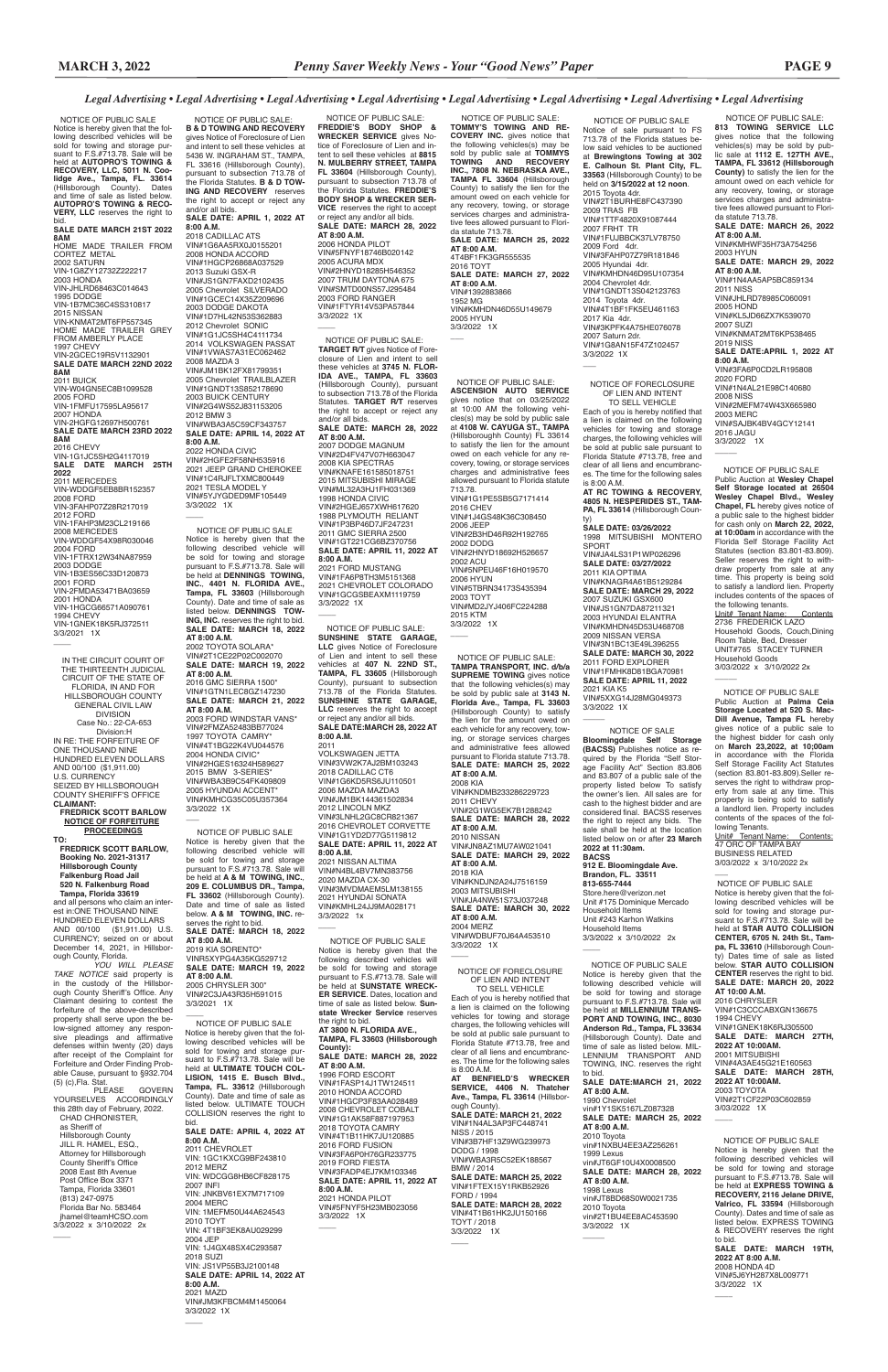### **HILLSBOROUGH COUNTY CODE ENFORCEMENT NOTICE AND ORDER OF CONDEMNATION**

An inspection of the structure(s) herein established violations of the Property Maintenance Code, Ordinance #09-63. The violations render this structure (s) unsafe for human habitation and constitute a nuisance within the meaning of Chapter 81-388, Laws of Florida. It is hereby ordered condemned and to be immediately vacated and the occupation and use for any purpose whatsoever discontinued.

Furthermore, the property owner or any person who acquires an interest in this property is hereby ordered to demolish said structure(s) and clear the lot of debris no later than thirty (30) days after the publication of this notice and order. However, if the structure(s) is reparable, it must be approved by the Code Enforcement Department prior to the release for permits. Before demolition or repair, a permit must be obtained from The Center for Development Services, Hillsborough County Infrastructure and Development Services 601 E Kennedy, 19th Floor, Tampa FL 33602.

Upon failure to comply with this order, Hillsborough County will vacate, demolish and/or remove the structure and the entire cost will be assessed as a lien upon the property, superior to all others except taxes. Such lien shall bear interest of six (6) percent per annum.

If any interested party wishes to appeal, a notice of appeal must be filed within fifteen (15) days after the publication of this Notice and Order of Condemnation at the Code Enforcement Department located at 3629 Queen Palm Dr Tampa FL 33619. For information on this Notice and Order contact Carmine Pisano at 813-955-3326.

3/3/2022 x 3/10/2022 2x  $\overline{\phantom{a}}$ 

Case Number: C22-0004

Address of Property Condemned: 14011 N NEBRASKA AVE, LOT 25, TAMPA

Owner(s) Name: TAMPA SUN ESTATES 3 AND 4 LLC

Folio Number: 035216.0000 Legal Description: THAT PT OF NW 1/4 OF SW 1/4 FORMERLY PLATTED AS LOTS 1 TO 17 INC BLK 13 OF WANAKAH UNIT NO 2 DESC AS BEG 40 FT E AND 345.5 FT S OF NW COR OF SW 1/4 RUN E 402.44 FT TO WLY R/W OF RR SELY 281.19 FT ALG RR W 418.56 FT & N 280.5 FT TO BEG LESS R/W BEG AT NW COR OF SAID TRACT RUN E 10 FT S 45 DEG W 14.13 FT & N 10 FT TO POB

 Violation Reason: THIS IS A 465 Sq. Ft. SINGLE FAMILY MAN-UFACTURED HOME THAT HAS SUSTAINED SUBSTANTIAL DAMAGE DUE TO VANDALISM, AGE, NEGLECT, EXPOSURE TO THE ELEMENTS AND AN OVERALL LACK OF PROPER MAINTE-NANCE. DAMAGE TO THE STRUCTURE INCLUDES THE ROOF, EXTERIOR/INTERIOR WALLS, PLUMBING, ELECTRICAL, WIN-DOWS, DOORS, CEILINGS, FLOORS, FLOOR COVERINGS AND HVAC CONSTRUCTION COMPONENTS. THE CONDITION OF THE STRUCTURE COULD POSE A HAZARD TO THE COMMUNI-TY DURING A SIGNIFICANT WIND EVENT. THE STRUCTURE IS UNSECURE, UNSAFE, NOT FIT FOR HUMAN HABITATION AND CONSTITUTES PUBLIC NUISANCE. ANY JUNK, TRASH, DEBRIS, OVERGROWTH AND INOPERATIVE VEHICLE(S) ARE INCLUD-ED. ANY ACCESSORY STRUCTURE(S) AND OR SWIMMING POOL CANNOT REMAIN WITHOUT A PRIMARY DWELLING.

 $\overline{\phantom{a}}$ 

 $\overline{\phantom{a}}$ 

papers, computers **Extra Space Storage 9343 E. Fowler Ave., Thonotosassa, FL 33592 on 03/23/2022 at 10:00AM** 

3/3/2022 1x

 $\overline{\phantom{a}}$ 

 $\overline{\phantom{a}}$ 

**Different County (Hernando) Extra Space Storage 15027 Cortez Blvd., Brooksville, FL 34613 on 03/22/2022 at 1:00PM**  Keith Lowe - Household The auction will be listed and advertised on **www.storagetrea-**

Rose Whelan – Furniture Loran Wade - Business equipment- Massage Therapy **Extra Space Storage 11615 Trinity Blvd., New Port Richey, FL 34655 on 03/23/2022 at 11:30AM** Mark Colon – Furniture Brandy Lyons - 1968 Pontiac Grand Prix **Extra Space Storage 3118 U.S.** 

**sures.com**. Purchases must be made with cash only and paid at the above referenced facility in order to complete the transaction. Extra Space Storage may refuse any bid and may rescind any purchase up until the winning bidder takes possession of the personal property.

 NOTICE OF PUBLIC SALE **Extra Space Storage** will hold a public auction to sell personal property described below belonging to those individuals listed below at the location indicated: **Extra Space Storage 10110 Anderson Rd., Tampa, FL 33625 on 03/22/2022 at 11:00AM**

John Reedy – Household **Extra Space Storage 1711 E.** 

**Hillsborough Ave., Tampa, FL 33610 on 03/22/2022 at 11:30AM** Vivian Michelle Boles – Furniture Joseph Davis - Clothing , guitar, computer

Reberta Lesane - Clothes House hold goods

Islay Smith - sofa, love seat, recliner, fireplace, bed, smaller items, and boxes

Jacqueline Banks - mattress, sofa end tables.

Brandye Richardson - furniture, boxes, clothes

Karawn Pruitt - household items Tammy Gordon - boxes, pots/

pans, clothing/shoes Tonya Jones - household goods

Fidelis Morales - furniture, boxes Anthony Alt - Couch, bed, two dressers, coffee table, tv stand, a few boxes.

Dolonis world bounce houses - Bounce houses and generators for business

**Extra Space Storage 7202 N. Florida Ave., Tampa, FL 33604** 

**on 03/22/2022 at 9:30AM** Chylina Williams - couch, living, bedroom set, boxes 1 bedroom

unit, shoes, jewelry Christina Arroyo - furniture, boxes,

mattress, electronics

Christian Santiago – Boxes Rosa Maria Newsome –

CLOTHES Jason Jackson - sofa, dressers,

side table, storage totes, lamps, desk

Philip Harrison - Household and

personal items Phil Rainone - chest boxes

**Extra Space Storage 17921 N. Dale Mabry Hwy. Lutz, FL 33548 on 03/23/2022 at 11:00AM**

Cate Guo - Household Goods. Cate Guo - Household Goods **Extra Space Storage 7014 Gunn** 

**Hwy., Tampa, FL 33625 on 03/23/2022 at 1:30PM**

Conquering Dominion - Household Goods

**Extra Space Storage 4105 W. Hillsborough Ave., Tampa, FL 33614 on 03/22/2022 at 12:30PM** Shirley Michele Downes - books,

Joshua Lucas - Appliances, furniture, household goods Laura Mittenhuber - Household

Goods Michael Harvey - 2007 Chrysler Limo

**Different County (Pasco)** 

**Extra Space Storage 27545 Dayflower Blvd., Wesley Chapel, FL 33544 on 03/23/2022 at 12:30PM**  Jessica Hadden - Household Item **Extra Space Storage 21338 Lake Patience Rd., Land O' Lakes, FL 34638 on 03/23/2022 at 10:30AM** 

Nicole Rittgers - on the way now, did not want to tell me what she is storing Christina Moyer - House hold

items

Arleen Carroll - king, queen, dining table, 5-8 chairs, boxes, misc items, coffee table

Steve Hendon - Household items and furniture Brent Nance - Household items

> 2019 VOLV 3/3/2022 1X  $\overline{\phantom{a}}$

and furniture Ignacio martinez - house hold items

Karyn Lassey - Personal items

and household items Danielle Anderson - Boxes Household goods

#### **Extra Space Storage 2550 Land O Lakes Blvd., Land O' Lakes, FL 34639 on 03/23/2022 at 12:30PM**

### **Hwy. 19, Holiday, FL 34691 on 03/23/2022 at 10:30AM**

Jose Lebron - Bike T.V Thomas Lydic - Requested: 10x30 Jorge Orantes – Furniture Eric Hawthorne - 2 twin beds, old coffee cart. night stands , table, tv, 7ft ormoure, 5 boxes Sean Mcpadden - Personal items. Brandy Walters - household items Michael Anthony Cuzzo - tv dresser and Queen bed

*(Continued on next column)* 

NOTICE OF PUBLIC SALE

Notice is hereby given that on 3/18/2022 at 10:30 am, the following mobile home will be sold at public auction pursuant to F.S. 715.109 2006 FTWD TV 1EB1F322662314959. Last Tenants: TIMOTHY MCGREGOR, JANE MCGREGOR AND RE-BECCA LOVE BASSHAM and all unknown parties beneficiaries heirs. Sale to be at NHC-FL140, LLC DBA SETTLER'S REST RV RESORT, 37549 CHANCEY RD., ZEPHYRHILLS, FL 33541 (Pasco County). 813-241-8269. 3/3/2022 x 3/10/2022 2x

 NOTICE OF PUBLIC SALE Notice is hereby given that on 3/18/2022 at 10:30 am, the following mobile home will be sold at public auction pursuant to F.S. 715.109 1977 TRAV TV S336. Last Tenants: ROBERT COTTER, CAROL COTTER, AND ALL UN-KNOWN PARTIES, BENEFICIA-RIES, HEIRS, SUCCESSORS, AND ASSIGNS OF CAROL COT-TER. Sale to be at NHC-FL140, LLC DBA SETTLER'S REST RV RESORT, 37549 CHANCEY ROAD, ZEPHRHILLS, FL 33541 (Pasco County). 813-241-8269. 3/3/2022 x 3/10/2022 2x

You must keep the Clerk of the Circuit Court's office notified of your current address. (You may file Notice of Current Address, Florida Supreme Court Ap-proved Family Law Form 12.915.) Future papers in this lawsuit will be mailed to the address on record at the clerk's office.<br>WARNING:

> NOTICE OF PUBLIC SALE Notice is hereby given that on 3/18/2022 at 10:30 am, the following mobile home will be sold at public auction pursuant to F.S. 715.109 2001 MERT HS FLHML2B143223784A & FLKHM-L2B143223784B. Last Tenants: SANDRA DENISE QUAN - AN-DERSON, ALL UNKNOWN PAR-TIES, BENEFICIARIES, HEIRS, SUCCESSORS, & ASSIGNS OF SANDRA QUAN-ANDERSON, JOZANNE AVERA, SHAWN AN-DERSON, CHARLENE CHRIS-TOPHER, BRENDAN QUAN-MO-REY. Sale to be at YES COMPANIES KEY LLC AND YES HOMESALES LLC, DBA RIVER BAY, 411 RIVER BAY DRIVE, TAMPA, FL 33619 (Hillsborough County). 813-241-8269. 3/3/2022 x 3/10/2022 2x

the court to decide how the following real or personal property should be divided: None.

You must keep the Clerk of the Circuit Court's office notified of your current address. (You may file Notice of Current Address, Florida Supreme Court Approved Family Law Form 12.915.) Future papers in this lawsuit will be mailed to the address on record at the clerk's office.<br>WARNING:

 NOTICE OF PUBLIC SALE Notice is hereby given that on 3/18/2022 at 10:30 am, the following mobile home will be sold at public auction pursuant to F.S. 715.109 1982 AMER TV AT101782. Last Tenants: REBA J MANN and all unknown parties beneficiaries heirs. Sale to be at NHC-FL 116, LLC DBA SPANISH MAIN MH & RV RESORT, 12110 SPANISH MAIN RESORT TRAIL,

WARNING: Rule 12.285, Florida Family Law Rules of Procedure, requires certain automatic disclosure of documents and information. Failure to comply can result in sanctions, including dismissal or striking of pleadings. Dated March 1, 2022. CINDY STUART CLERK OF CIRCUIT COURT By:Jessica Saladin Deputy Clerk 3/3/2022 x 3/24/2022 4x  $\overline{\phantom{a}}$ 

THONOTOSASSA, FL 33592 (Hillsborough County). 813-241- 8269. 3/3/2022 x 3/10/2022 2x

NOTICE OF PUBLIC SALE: Self-storage Cube contents of the following customers containing household and other goods will be sold for cash by **CubeSmart 4309 Ehrlich Rd., Tampa, FL 33624** to satisfy a lien on **March 15th 2022 at approx. 2:00PM at or www. storagetreasures.com**. Lemuel Riddick

Eric M Jean-Baptiste Ronald Paisley Kareem Nurse-Brockett Carlos Pacheco Diamond D Thomas Justin Jerome King Rodney Perry Peter Chhor 2/24/2022 x 3/3/2022 2x

NOTICE OF PUBLIC SALE: Self-storage Cube contents of the following customers containing household and other goods will be sold for cash by **CubeSmart 4867 Commercial Way, Spring Hill, FL 34606** to satisfy a lien on **March 15th 2022, at approx. 4:00 PM at [www.storagetreasures.com**] Darrell Lestoric Nicholle Martin

Gary Kramer Tracy Tolliver 2/24/2022 x 3/3/2022 2x \_\_\_

NOTICE OF PUBLIC SALE:

**RELIANCE TOWING, LLC** gives notice that on 03/4/2022 at 10:00 AM the following vehicles(s) may be sold by public sale at **13849 U.S. HIGHWAY 98 BYP, DADE CITY, FL 33525** (Pasco County) to satisfy the lien for the amount owed on each vehicle for any recovery, towing, or storage services charges and administrative fees allowed pursuant to Florida statute 713.78. 2011 KIA VIN#5XYKT3A11BG148194

2000 VALERO VIN#LL0TCAPXXGYC80897 3/3/2022 1X

 $\overline{\phantom{a}}$ 

*\* \* \**

 $\overline{\phantom{a}}$ 

*Character is like a tree and reputation like a shadow. The shadow is what we think of it; the tree is the real thing. Abraham Lincoln*

### **NOTICE UNDER FICTITIOUS NAME LAW PURSUANT TO SECTION 865.09,**

**FLORIDA STATUTES** Notice is hereby given that the undersigned, desiring to engage in business under the fictitious name of

# **TASTE OF FREEDOM** located at

7211 S. 78th Street, Riverview, FL 33578 intends to register the said name with the Division of Corporations of the Florida Department of State, Tallahassee, Florida. Anthony Samuels President

3/3/2022 1X

\_\_\_\_

#### **NOTICE UNDER FICTITIOUS NAME LAW PURSUANT TO SECTION 865.09,**

**FLORIDA STATUTES** Notice is hereby given that the undersigned, desiring to engage in business under the fictitious name of

**Stize** located at 100 S. Ashley Drive, Suite 600, Tampa, FL 33602 intends to register the said name with the Division of Corporations of the Florida Department of State, Tallahassee, Florida.

 Mike Wetzer - CEO 3/3/2022 1X

\_\_\_\_

### **NOTICE UNDER FICTITIOUS NAME LAW PURSUANT TO SECTION 865.09,**

**FLORIDA STATUTES** Notice is hereby given that the undersigned, desiring to engage in business under the fictitious name of

**Best-Pal** located at 100

S. Ashley Drive, Suite 600, Tampa, FL 33602 intends to register the said name with the Division of Corporaof the Florida Department of State, Tallahassee, Florida. Mike Wetzer - CEO 3/3/2022 1X

\_\_\_\_

VIN#3FADP4BJ1HM119233

2017 FORD

VIN#LYV102DK6KB234337

 NOTICE OF SALE **Fishhawk Storage** publishes notice as required by the Florida "Self Storage Facility Act" Sections 83.806 and 83.807 of a public sale of the units listed below to satisfy the owner's lien.

Believed contents are household goods and misc. boxes. All sales are for cash to the highest bidder and considered final. Fishhawk Storage reserves the right to refuse any bids. The sale shall be held at the location listed below on or after **March 23, 2022 at 12:00** 

| PМ                      |        |  |  |  |  |
|-------------------------|--------|--|--|--|--|
| <b>Fishhawk Storage</b> |        |  |  |  |  |
| 16617 Fishhawk Blvd     |        |  |  |  |  |
| Lithia. Florida 33547   |        |  |  |  |  |
| 813-643-4745            |        |  |  |  |  |
| Name                    | Unit # |  |  |  |  |
| Joseph Tylisz           | 0122   |  |  |  |  |
| Joseph Tylisz           | 0146   |  |  |  |  |
| Melanie R Jones         | 0131   |  |  |  |  |
| Melanie R Jones         | 4134   |  |  |  |  |
| 3/3/2022 x 3/10/2022 2x |        |  |  |  |  |
|                         |        |  |  |  |  |

 NOTICE OF PUBLIC SALE Notice is hereby given that the following vehicles will be sold at public auction pursuant to F.S. 713.585 on the sale dates at the locations below at 9:00 a.m. to satisfy labor and storage charges. 2015 FRHT 1FVHG3CY8FHGM4381 Total Lien: \$10474.62 Sale Date:04/11/2022 **Location: TAMPA TRUCK CEN-TER LLC. DBA: SOUTHPORT TRUCK GROUP 7528 US HIGHWAY 301 N TAMPA, FL 33637 (813) 262-0890**

Pursuant to F.S. 713.585 the cash amount per vehicle would be sufficient to redeem that vehicle from the lienor. Any interested party has a right to a hearing prior to the sale by filing a demand for the hearing with the Clerk of the Circuit Court in HILLSBOROUGH and mailing copies of the same to all owners and lienors. The owner/lienholder has a right to recover possession of the vehicle by posting bond pursuant to F.S. 559.917 and if sold any proceeds remaining from the sale will be deposited with the Clerk of Circuit Court for disposition.

3/3/2022 1X \_\_\_\_

 NOTICE OF PUBLIC SALE Notice is hereby given that on 3/18/2022 at 10:30 am, the following mobile home will be sold at public auction pursuant to F.S. 715.109 1969 MALB HS 1628. Last Tenants: JUSTIN EVERS AND CHARLES DAREN FRIESLANDER, JOYCE MAR-LENE BURGIN OR ROBERT CARL BURGIN and all unknown parties beneficiaries heirs. Sale to be at PACIFICA IMPERIAL MHP, LLC, 5129 SANDPIPER ROAD, NEW PORT RICHEY, FL 34652 (Pasco County). 813-241-8269. 3/3/2022 x 3/10/2022 2x

\_\_\_\_

IN THE CIRCUIT COURT OF THE THIRTEENTH JUDICIAL CIRCUIT IN AND FOR HILLSBOROUGH COUNTY, FLORIDA Case No.: 22-001976

Division: J-P KAREN LISET FLEITAS LOPEZ, Petitioner and

VICTOR HUGO LOPEZ-CHAVEZ, Respondent

**NOTICE OF ACTION FOR DISSOLUTION OF MARRIAGE** (WITH CHILDREN AND NO PROPERTIES) TO: Victor Hugo Lopez-Chavez

 Address Unknown YOU ARE NOTIFIED that an action for Dissolution of Marriage has been filed against you and that you are required to serve a copy of your written defenses, if any, to it on KAREN LISET FLEITAS LOPEZ, whose address is 2512 W. Tampa Bay Blvd. #205, Tampa, FL 33607 on or before April 4, 2022, and file the original with the Clerk of this Court at 800 E. Twiggs St., Suite 101, Tampa, FL 33602, before service on Petitioner or immediately thereafter. If you fail to do so, a default may be entered against you for the relief demanded in the petition. The action is asking

 NOTICE OF PUBLIC SALE: **E & S PAINT & BODY SHOP** gives notice that on 03/29/2022 at 09:00 AM the following vehicles(s) may be sold by public sale at **5002 N 22ND STREET, TAMPA, FL 33610** (Hillsborough County) to satisfy the lien for the amount owed on each vehicle for any recovery, towing, or storage services charges and administrative fees allowed pursuant to Florida statute 713.78. VIN#1GNCT18W32K143445 2002 CHEV VIN#5GTDN136468265130 2006 HUMM VIN#1FADP3F23GL226717 2016 FORD VIN#1G1BC5SM4H7245683 2017 CHEV \_\_\_\_ the court to decide how the following real or personal property should be divided: None.

Copies of all court documents in this case, including orders, are available at the Clerk of the Circuit Court's office. You may review these documents upon request.

WARNING: Rule 12.285, Florida Family Law Rules of Procedure, requires certain automatic disclosure of documents and information. Failure to comply can result in sanctions, including dismissal or striking of pleadings.

 Dated March 1, 2022. CINDY STUART CLERK OF CIRCUIT COURT By:Jessica Saladin Deputy Clerk 3/3/2022 x 3/24/2022 4x

 $\overline{\phantom{a}}$ 

IN THE CIRCUIT COURT OF THE THIRTEENTH JUDICIAL CIRCUIT IN AND FOR HILLSBOROUGH COUNTY, FLORIDA Case No.: 22-002509 Division: B-P KENNETH E. HERNIMAN, Petitioner and YONG HEE AHN, Respondent

# **NOTICE OF ACTION FOR DISSOLUTION OF MARRIAGE** (NO CHILD OR FINANCIAL SUPPORT) TO: YONG HEE AHN

 Address Unknown YOU ARE NOTIFIED that an action for Dissolution of Marriage has been filed against you and that you are required to serve a copy of your written defenses, if any, to it on KENNETH E. HERNIMAN, whose address is 7010 N. Grady Ave., Tampa, FL 33614 on or before April 4, 2022, and file the original with the Clerk of this Court at 800 E. Twiggs St., Suite 101, Tampa, FL 33602, before service on Petitioner or immediately thereafter. If you fail to do so, a default may be entered against you for the relief demanded in the petition.

The action

Copies of all court documents in this case, including orders, are available at the Clerk of the Circuit Court's office. You may review these documents upon request.

### Notice of Sale PURSUANT TO CH 713.78 OF THE FLORIDA STATUTES, BE-LOW SAID VEHICLES TO BE SOLD TO SATISFY TOWING AND STORAGE: **SALE TO BE HELD AT: Professional Towing 3304 E 7th Ave Tampa, FL 33605** (Hillsborough County) **SALE DATE: 3/15/2022 At 9 am**. 1971 Ford

1K91T223115 2002 Toyota

4T1BF28B72U223524 2004 Chevrolet 1GNDU03E44D108737 INVC# 239403 BOAT TRAILER XXXXXXXXXXXXXXXXX PROFESSIONAL TOWING RE-SERVES THE RIGHT TO AC-CEPT OR REJECT ANY AND ALL BIDS. PROFESSIONAL TOW-ING RESERVES THE RIGHT TO BID. BIDDING BEGINS AT THE AMOUNT OWED. ALL VEHI-CLES ARE SOLD AS IS. SELLER GUARANTEES NO TITLE. 3/3/2022 1X

 NOTICE OF PUBLIC SALE Notice is hereby given that on MARCH 18, 2022 at 8:00AM the following vehicles will be sold for towing and storage charges: 2004 FORD EXPLORER VIN#1FMZU73K94ZB31412 2002 HONDA ACCORD VIN#1HGCG32442A001497 Sale to be held at AUTOMOTIVE TOWING, 4816 N. CORTEZ AVE., TAMPA, FL 33614 (Hillsborough County). AUTOMOTIVE TOWING reserves the right to bid. 3/3/2022 1X

 $\overline{\phantom{a}}$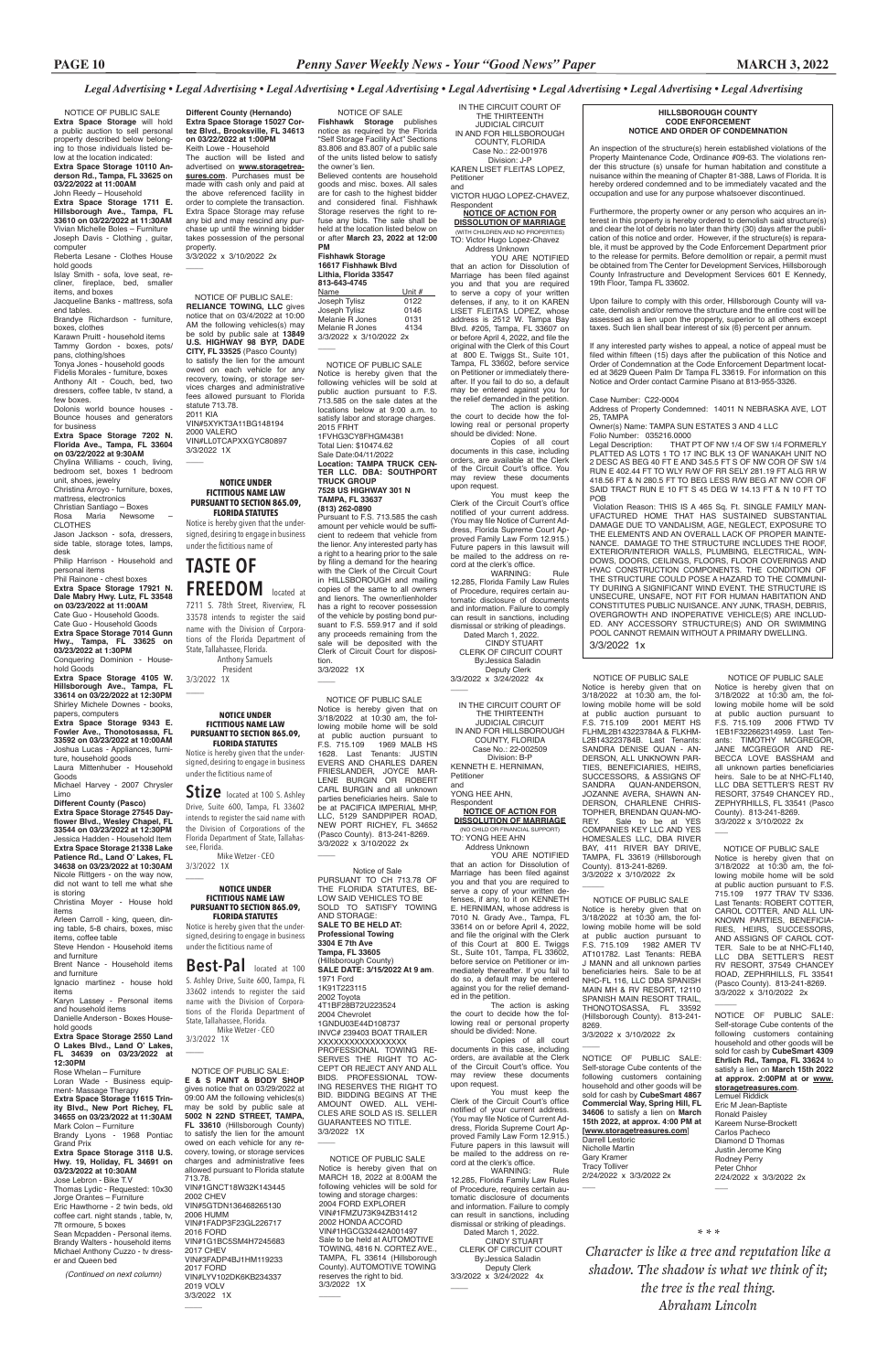Ishtar Hernandez Hsld Gds/Furn Taylor Richardson Hsld Gds/Furn Hsld Gds/Furn Donna Davis Hsld Gds/Furn Linda Corlew-Gilbert Hsld Gds/ Furn Floyd Crawford Hsld Gds/Furn Fredrick Elia Hsld Gds/Furn Shirly Rubi Hsld Gds/Furn Jacquelyn Leflore Hsld Gds/Furn<br>Victoria Mann Hsld Gds/Furn Hsld Gds/Furn Graciela Valdez Hsld Gds/Furn<br>Anglea Wilson Hsld Gds/Furn Anglea Wilson Adriana Cataquet Hsld Gds/Furn Isaiah McLamb Hsld Gds/Furn Brandon B. Greene Hsld Gds/Furn **LIFE STORAGE #679, 1792 W. HILLSBOROUGH AVE.,TAMPA, FL 33603 @ 10:00 A.M. ON MONDAY, MARCH 28, 2022 (813) 879-7318**

Customer Name Contents<br>Joshua Torres Hsld Gds/Furn Joshua Torres Maricela Taboada Hsld Gds/Furn Anya Jenkins Hsld Gds/Furn<br>Sheri West Hsld Gds/Furn Hsld Gds/Furn Matthew Vigil Hsld Gds/Furn<br>Anya Jenkins Hsld Gds/Furn Hsld Gds/Furn **LIFE STORAGE #888, 1705 W. KENNEDY BLVD., TAMPA, FL 33606 @ 10:00 A.M. ON MONDAY, MARCH 28, 2022 (813) 459-0032** Customer Name Contents Jerica Pope- Hsld Gds/ Furn Chidi Ahanotu- Hsld Gds/ Furn, Tv/ Stereo Equip

Chidi Ahanotu-Hsld Gds/ Furn, Tv/ Stereo Equip

Joe Wynn Jr.- Hsld Gds/ Furn, Tv/ Stereo Equip, Tools/ Applnces, Office Furn/ Machines/ Equip Allison Cioppa-Hsld Gds/ Furn, Tv/ Stereo Equip

Customer Name Contents Conrad Deaton Andrews Cinema Equip, Sound Sys. Donald Easterday III HLD GDS/

Devon Labrew- Boxes, bags, personal items

Alyssa Carina-Hsld Gds/ Furn,Boxes, bags, personal items Kenneth Miles- Boxes, bags, per-

sonal items

**LIFE STORAGE #1005, 607 E. BLOOMINGDALE AVE., BRAN-DON, FL 33511 @ 10:00 A.M. ON MONDAY, MARCH 28, 2022 (813) 661-2244**  Customer Name Contents

Ryan Hand Hsld Gds/Furn Robyn Case Hsld Gds/Furn, TV/Stereo Equip, Tools/Applnces Esteban Beltran Tanya Perry Hsld Gds/Furn **LIFE STORAGE #1052, 808 NORTH ROME AVE., TAMPA, FL 33606 @ 10:00 A.M. ON MONDAY, MARCH 28, 2022 (813) 557-5351**  Customer Name Contents Paul Cooper Tampa Life - Office Furn/Mach/Equip

Donald Tynan, Jr. Hsld Gds/Furn

Moav Alhadda Furn/HHG/Boxes Terri Gaffney Boxes of Files Terance Wilkinson HHG

Calie Quinn Boxes and Appliances Katherine Ruth Hazelwood Hsld Gds/Misc.Items

**LIFE STORAGE #1053, 5400 S. WESTSHORE BLVD., TAM-PA, FL 33611 @ 10:00 A.M. ON MONDAY, MARCH 28, 2022 (813) 413-7553** 

FURN Damont Zarell Rogers HLD GDS/

FURN Raven Shermoyah Janae' Britten

HLD GDS/FURN **LIFE STORAGE #1092, 4216 GUNN HWY., TAMPA, FL 33618 @ 10:00 A.M. ON MONDAY, MARCH 28, 2022 (813) 413-7553**  Customer Name Contents Brenda I Hudas – Hsld gds/furn<br>Amparo Oliva – Hsld gds/furn Amparo Oliva –<br>Polivnick Jean – Hsld gds/furn<br>Hsld gds/furn Gus Neuberger – Hsld gds/furn<br>Brenda I Hudas – Hsld gds/furn Brenda I Hudas –<br>Dorothea E Pawlik - Hsld gds/furn<br>Hsld gds/furn George Kotala – Hsld gds/furn<br>Craig L Bryant – Hsld gds/furn Craig L Bryant -

**WALMART WAY, LUTZ, FL 33548 @ 10:00 A.M. ON MONDAY, MARCH 28, 2022 (813) 345-2643** Customer Name<br>
Justin Gentile Hsld Gds/Furn Justin Gentile Hsld Gds/Furn **LIFE STORAGE #649, 20315 TROUT CREEK DR., TAMPA, FL 33647 @ 10:00 A.M. ON MONDAY, MARCH 28, 2022 (813) 330-3189** Customer Name<br>Taren Lewis Taren Contents<br>Taren Hsld Gds/Furn<br>Taren Hsld Gds/Furn Christian Lovett<br>Shannon Sysk Hsld Gds/Furn Tina Marie Jackson Hsld Gds.Furn Tyrone Brown<br>John Nemitz Hsld Gds/Furn **LIFE STORAGE #678, 815 E. FLETCHER AVE.,TAMPA, FL 33612 @ 10:00 A.M. ON MONDAY, MARCH 28, 2022 (813) 971-0427** Customer Name<br>Geraldiine Brown Hsld Gds/Furn Hsld Gds/Furn<br>Hsld Gds/Furn Richard Grimes<br>Amanda Davis Hsld Gds/Furn<br>Hsld Gds/Furn Anthoney Vega Hsld Gds/Furn Charlotte Wilbu Hsld Gds/Furn Ronald Reese Hsld Gds/Furn<br>Fredrick Shelor Hsld Gds/Furn Fredrick Shelor Hsld Gds/Furn<br>Michell Truax Hsld Gds/Furn Michell Truax Hsld Gds/Furn<br>Stacia Gaskin Hsld Gds/Furn Hsld Gds/Furn<br>Hsld Gds/Furn Alexis Sesler Hsld Gds/Furn<br>Nicole Dufresne Hsld Gds/Furn Nicole Dufresne<br>Trov Jackson Hsld Gds/Furn<br>Hsld Gds/Furn Jacqueline Ortiz Hsld Gds/Furn Laconya Williams Hsld Gds/Furn **Erica Williams** Hsld Gds/Furn<br>Jazsmin Mccaslin Hsld Gds/Furn Jazsmin Mccaslin

Tone Pondaharn – Hsld gds/furn Thomas Doyal – Hsld gds/furn Maria Otto – Hsld gds/furn<br>Freddy Aviles – Hsld gds/furn Hsld gds/furn Judy Morla – Hsld gds/furn<br>Julie McCarthy – Hsld gds/furn Julie McCarthy – Hsld gds/furn Trinity N Jones - Hsld gds/furn<br>Jude Samedi - Hsld gds/furn Jude Samedi –<br>Cliff W Herr – Hsld gds/furn<br>Hsld gds/furn Jamaal Watts -<br>Sprite Kilen – Sprite Kilen – Hsld gds/furn<br>James Gibson - Hsld gds/furn James Gibson - Hsld gds/furn<br>Luis Vasquez - Hsld gds/furn Luis Vasquez – Hsld gds/furn<br>Angela Stuart – Hsld gds/furn Hsld gds/furn **LIFE STORAGE #1093, 1821 E. FLETCHER AVE., TAMPA, FL 33612 @ 10:00 A.M. ON MON-DAY, MARCH 28, 2022 (813) 444-4780**  Customer Name Contents Themu Korona Hsld Gds/Furn Yalitza Hernandez Hsld Gds/Furn

Oleg Khoroshilov Hsld Gds/Furn

 *(Continued on next column)*

 NOTICE OF SALE In accordance with the provisions of State Law, there being due and unpaid charges for which the undersigned is entitled to satisfy an owner and/or manager's lien of the goods hereinafter described and stored at **LIFESTORAGE** located at each specified location in Hillsborough County; And, due notice having been given, to the owner of said property and all parties known to claim an interest therein, and the time specified in such notice for payment of such having expired, the goods will be sold to the highest bidder or otherwise disposed of at a public auction to be held online at **www.StorageTreasures. com** which will end on **MONDAY, MARCH 28, 2022 @ 10:00 A.M. LIFE STORAGE #071, 3000 W. CO-LUMBUS DR.,TAMPA, FL 33607 @ 10:00 A.M. ON MONDAY, MARCH 28, 2022 (813) 874-2718**  Customer Name Contents<br>Esther McDonald Hsld gds/Furn Esther McDonald<br>Lakisha Powell Hsld gds/Furn Mary Watson Hsld gds/Furn<br>Loretha Bozeman Hsld gds/Furn Loretha Bozeman<br>Jocelyn Alma Hsld gds/Furn Kyleigh Leslie-Holt Hsld gds/ Furn, TV/Stereo Equip **LIFESTORAGE#088, 7550 W. WA-TERS AVE., TAMPA, FL 33615 @ 10:00 A.M. ON MONDAY, MARCH 28, 2022 (813) 885-6515** Customer Name Ayshatiq Morton-<br>Brenda Epkins- Hsld gds/Furn. Brenda Epkins-Migdalia Collazo- Hsld gds/Furn. **LIFE STORAGE #162, 6010 E. HILLSBOROUGH AVE.,TAMPA, FL 33610 @ 10:00 A.M. ON MONDAY, MARCH 28, 2022 (813) 612-9280** Customer Name<br>
Janet L Gore Hsld gds/Furn Janet L Gore<br>Carolyn Williams Hsld gds/Furn Shantovia Patterson Hsld gds/Furn Tools and Appliance<br>Jean Mignot Hsld gds/Furn<br>Hsld Gds/Furn Shawna Everett Hsld Gds/Furn<br>Kalina Stevens Hsld Gds/Furn Kalina Stevens<br>Daymon Alfred Hsld Gds/ Furn Jennifer Wailliams-Waples Hsld Gds/Furn Tv/Stero Equip Tools and Appliance Ronals Nelson Hsld Gds/Furn Anqunette Milhouse Hsld Gds/Furn Thomas Garrett Office Furn/Mach/ Acct Rec/Sales Sample<br>John Miller Hslc Hsld Gds/Furn<br>Church items Thomas Garrett Eric hames Hsld Gds/Furn Deborah Caldwell Hsld Gds/Furn Jamia Wellspalmer Hsld Gds/Furn Jeannette Bradley Company Files Allen Harrell Hsld Gds/Furn/Tv/ Stero Equip/Tools and Appliance Jessica Williams Hsld Gds/Furn/ Bike Shirley Downes Hsld Gds/Furn Eugenio Rosado Hsld Gds/Furn Andrea Coachman Hsld Gds/Furn Charles George Hsld Gds/Furn<br>Alexis Lanzo Hsld Gds/Furn Alexis Lanzo Hsld Gds/Furn **LIFE STORAGE #637, 1011 E. MARTIN LUTHER KING JR. BLVD.,TAMPA, FL 33603 @ 10:00 A.M. ON MONDAY, MARCH 28, 2022 (813) 448-7039**  Customer Name Contents Brittney Washington-Bikes, Linen Aaron Lukens-Tools Jenny Oliver-Hsld gds/Furn William Pinkney-Hsld gds/Furn/ tv/stereo equip/tools/appl./lands/ const.equip Leonard Oswald Knowles-Hsld gds/Furn Druemia Hudgins-Hsld gds/Furn Dana Jacob-Hsld gds/Furn/tools/ appl. Jaisen Randolph-Hsld gds/Furn

Customer Name Contents Chris Grey- Tools/Applnces. Rosa Chandler- Hsld gds/Furn, TV/ Stereo Equip, Tools/Applnces, Off Furn/Mach/Equip.

Carol Milhorn Duncan HLDS GDS/ FURN<br>Cristal

Severino HLDS GDS/ FURN

**LIFE STORAGE #8301, 30236 STATE ROAD 54, WESLEY CHAPEL, FL 33543 @ 10:00 A.M. ON MONDAY, FEBRUARY 28, 2022 (813) 973-0004**  Customer Name Contents

**LIFE STORAGE #8279, 2119 W. HILLSBOROUGH AVE., TAM-PA, FL 33603 @ 10:00 A.M. ON MONDAY, MARCH 28, 2022 (813) 345-2596** Deputy Clerk 3/3/2022 x 3/24/2022 4x  $\overline{\phantom{a}}$ 

Taylor Petrosino Hsld Gds/Furn Bryan Irizarry Velez Hsld Gds/ Furn Carlene Thomas Hsld Gds/Furn<br>Jaene Dorsey Hsld Gds/Furn

Hsld Gds/Furn<br>Hsld Gds/Furn Wilmaris Carrion Hsld Gds/Furn<br>Zahrea Sanders Hsld Gds/Furn Zahrea Sanders Stephanie Jackson Hsld Gds/ Furn

Nichole Williams Hsld Gds/Furn<br>Tanina Stubbs Hsld Gds/Furn Tanina Stubbs Hsld Gds/Furn<br>Daven Galarza Hsld Gds/Furn Daven Galarza Hsld Gds/Furn<br>Autumn Williams Hsld Gds/Furn Autumn Williams<br>Roderick Ford Roderick Ford Hsld Gds/Furn<br>John Peppe Hsld Gds/Furn Hsld Gds/Furn<br>Hsld Gds/Furn Laquanda Smith Veronica Washington Hsld Gds/ Furn

war.<br>Marianna Cadeau Hsld Gds/Furn<br>Lacey Butler Hsld Gds/Furn Lacey Butler Hsld Gds/Furn<br>Quinnethia Reed Hsld Gds/Furn Quinnethia Reed<br>Ashley Brooks Ashley Brooks Hsld Gds/Furn<br>Jerrry Mason Hsld Gds/Furn Hsld Gds/Furn<br>Hsld Gds/Furn Jessica Arsenault Hsld Gds/Furn Jeremy Bratcher Robin Woodberry Hsld Gds/Furn Christian Figueroa Hsld Gds/Furn Crystal Clark<br>Rachelle Pless Hsld Gds/Furn **LIFE STORAGE #1096, 19390 BRUCE B. DOWNS BLVD., TAMPA, FL 33647 @ 10:00 A.M. ON MONDAY, MARCH 28, 2022 (813) 444-4781** Customer Name Contents

Earlishia Oates-School supplies Cedric Edwards-Hsld gds/Furn/tv/ stereo equip **LIFE STORAGE #643, 21370** 

Amaris Montalvo Hsld Gds/Furn<br>David J. Bungert Hsld Gds/Furn David J. Bungert<br>Steffane Eskra Steffane Eskra<br>Steffane Eskra Hsld Gds/Furn<br>Qunajah Blanc Hsld Gds/Furn Qunajah Blanc Hsld Gds/Furn<br>Dylan Shearer Hsld Gds/Furn Hsld Gds/Furn<br>Hsld Gds/Furn Anthony Reaves Hsld Gds/Furn<br>Ruslan Ishmaev Hsld Gds/Furn Ruslan Ishmaev Hsld Gds/Furn **LIFE STORAGE #1097, 10813 BOYETTE RD., RIVERVIEW, FL 33569 @ 10:00 A.M. ON MON-DAY, MARCH 28, 2022 (813) 444-4782**

Customer Name Contents<br>Kiana Harvey Tool/Applnces Kiana Harvey Tool/Applnces<br>Ian Macleod Hsld Gds/Furn **Ian Macleod** Hsld Gds/Furn<br>Kory Outlaw Hsld Gds/Furn Kory Outlaw Hsld Gds/Furn Hsld Gds/Furn<br>Hsld Gds/Furn Norman Cooper<br>Miquel Torres Hsld Gds/Furn<br>Hsld Gds/Furn Christopher Allen<br>Daniel Counts Daniel Counts<br>
Charles Abels
Hsld Gds/Furn Hsld Gds/Furn Michael Monteleone Hsld Gds/Furn<br>Shakidris Tatum Hsld Gds/Furn Shakidris Tatum<br>Harold Davis Hsld Gds/Furn<br>Hsld Gds/Furn Jason Madison<br>Gary Ogilby Tools/Applnces **LIFE STORAGE #1098, 311 W. DR. MARTIN LUTHER KING JR. BVLD., SEFFNER, FL 33584 @ 10:00 A.M. ON MONDAY, MARCH 28, 2022 (813) 444-4782**<br>Customer Name Contents Lille Maphus Hsld Gds/Furn Deana A. Tuzzolino Hsld Gds/Furn Wesley Boettger Hsld Gds/Furn<br>Cathleen Moore Hsld Gds/Furn Cathleen Moore Hsld Gds/Furn<br>Lyzenia Myles Hsld Gds/Furn Lyzenia Myles<br>Lilly Lyles Hsld Gds/Furn<br>Hsld Gds/Furn Bertin Evina-Ze Belinda G. Hutchinson Hsld Gds/ Furn<br>Patrick Shaw

Hsld Gds/Furn Robert Bradley, Jr. Hsld Gds/Furn<br>Dustin Myers Hsld Gds/Furn Hsld Gds/Furn<br>Hsld Gds/Furn Rae Lynn Smart Dorys J. Walden-Hawthorne Hsld gds/Furn

*(Continued on next column)*

Adam Buzassy Hsld Gds/Furn<br>Geraldine Stone Hsld Gds/Furn Geraldine Stone

Customer Name Contents Samuel C. Freeman Hsld Gds/Furn<br>Rick Barge Hsld Gds/Furn

Hsld Gds/Furn<br>Hsld Gds/Furn

**LIFE STORAGE #8307, 27050 STATE ROAD 56, WESLEY CHAPEL, FL 33544 @ 10:00 A.M.** 

**ON MONDAY, MARCH 2828,** 

**2022 (813) 994-9239**  Customer Name Contents<br>Jonathan Tejada Hsld Gds/ Jonathan Tejada Furn, Off Furn/Mach/Equip<br>Cynthia Cullen Hsld Gds/Furn Cynthia Cullen Hsld Gds/Furn<br>William Suesser Hsld Gds/Furn William Suesser Hsld Gds/Furn<br>Denise Chen Hsld Gds/Furn Denise Chen Gabriel Suarez Hsld Gds/Furn **LIFE STORAGE #8332, 102 N.** 

Hsld Gds/Furn<br>Hsld Gds/Furn Matthew Fletcher Hsld Gds/Furn<br>Melissa Franck Hsld Gds/Furn Melissa Franck<br>Mitchell Pulver Mitchell Pulver Hsld Gds/Furn<br>Jason Roberts Hsld Gds/Furn Jason Roberts Hsld Gds/Furn Hsld Gds/Furn Matthew Castaneda Hsld Gds/Furn<br>Derrick Morgan Hsld Gds/Furn Derrick Morgan<br>Jarvis Wilson Hsld Gds/Furn<br>Hsld Gds/Furn Joseph Palmero<br>Tamara Shash Hsld Gds/Furn<br>Hsld Gds/Furn Samantha Bradley Hsld Gds/Furn<br>Michael Minniok Hsld Gds/Furn Michael Minniok<br>Kyle Wood Hsld Gds/Furn<br>Hsld Gds/Furn Jason Stevenson Hsld Gds/Furn<br>Catherine Bvrne Hsld Gds/Furn Catherine Byrne<br>Bakary Traore **Bakary Traore Hsld Gds/Furn<br>Tavlor Stepper Hsld Gds/Furn** Hsld Gds/Furn **LIFE STORAGE #1102, 1210 W. FLETCHER AVE., TAMPA, FL 33612 @ 10:00 A.M. ON MON-DAY, MARCH 28, 2022 (813) 444-4784** Customer Name Contents Felicia Brunelle – Hsld gds/furn Tomenual Banks – Hsld gds/furn Selina Brunty – Hsld gds/furn Selina Brunty – Hsld gds/furn Ismael Rosario – Hsld gds/furn Ashley Mezime – Hsld gds/furn Frank Correa – Hsld gds/furn Rodrigo Prats – Hsld gds/furn

**20TH ST., TAMPA, FL 33605 @ 10:00 A.M. ON MONDAY, MARCH 28, 2022 (813) 440-8203**  Customxwer Name Contents Stephanie Ferrari Hsld Gds/Furn

Faldora Faldor Hsld Gds/Furn & TV/Stereo Equip Jonathan Paz Hsld Gds/Furn

 NOTICE OF PUBLIC SALE: **PORT TAMPA AUTO BODY** gives Notice of Foreclosure of Lien and intent to sell these vehicles on **MARCH 17, 2022 AT 08:00 am at 7219 South O'Brien Street, Tampa, FL 33616-1923** (Hillsborough County), pursuant to subsection 713.78 of the Florida Statutes. **PORT TAMPA AUTO BODY** reserves the right to accept or reject any and/ or all bids. 2018 NISSAN SENTRA VIN#3N1AB7AP2JY282395 3/3/2022 1X  $\overline{\phantom{a}}$ 

Ryan McKay Hsld Gds/Furn & Others: Hsld Items Aida Medero Hsld Items/Clothes

Reginald Bertrand Personal Hygiene, Clothing, Luggage, Small Kitch Applnces, Ironing Board, Boxes

Jacob Severino Hsld Gds/Furn Corey Wilson Hsld Gds/Furn Antoinette Martin Others: Plastic Tubes

David Kozlowski Hsld Gds/Furn Tahirah Haywood Other: Clothing and other personal items 3/3/2022 x 3/10/2022 2x

 $\overline{\phantom{a}}$ 

Mercedes Paremore – Hsld gds/furn Adam Green – Hsld gds/furn Anthony Nieves – Hsld gds/furn Mary Fortis – Hsld gds/furn Eric Butler – Hsld gds/furn Victor Ambert Diaz – Hsld gds/furn Anthony Nieves – Hsld gds/furn Heather Dikeman – Hsld gds/furn Missy Mercado – Hsld gds/furn Stephanie Langkam – Hsld gds/furn Evangeline Bulls – Hsld gds/furn Rupesh Shah – Hsld gds/furn Christine Rilling – Hsld gds/furn Tyrone Sheffield – Hsld gds/furn Amy Hunter – Hsld gds/furn Richard Hurt – Hsld gds/furn Luis Higuera – Hsld gds/furn Stephanie Woychowski – Hsld gds/furn Kari Middleton – Hsld gds/furn Patricia Olliver – Hsld gds/furn

Sunstate Communication – Hsld gds/furn Frederic Voth – Hsld gds/furn Alan Fosco – Hsld gds/furn Denise Stueve – Hsld gds/furn Jessica Spain – Hsld gds/furn Robert Terri – Hsld gds/furn Antonio Romano – Hsld gds/furn Amy Nicolas – Hsld gds/furn Stephanie Woychowski – Hsld gds/furn

> YOU ARE NOTIFIED that an action for Dissolution of Marriage has been filed against you and that you are required to serve a copy of your written defenses, if any, to it on SALVADOR VITAL NOVIEMBRE, whose address is 4213 Sewaha St. Apt.#A, Tampa, FL 33617 on or before March 28, 2022, and file the original with the Clerk of this Court at 800 E. Twiggs St., Suite 101, Tampa, FL 33602, before service on Petitioner or immediately thereafter. If you fail to do so, a default may be entered against you for the relief demanded in the petition.

John Meares – Hsld gds/furn Merchant Spike Sohil - Hsld gds/ furn

> WARNING: Rule 12.285, Florida Family Law Rules of Procedure, requires certain automatic disclosure of documents and information. Failure to comply can result in sanctions, including dismissal or striking of pleadings.

Steven Lieber – Hsld gds/furn James Pinion Ii – Hsld gds/furn Luander Mccaskill – Hsld gds/furn Peter Mendoza – Hsld gds/furn Kent Jones – Hsld gds/furn Margo Mead - Hsld gds/furn Elizabeth Jones – Hsld gds/furn John M Lewis – Hsld gds/furn David Murphy – Hsld gds/furn Robert Michaud – Hsld gds/furn Joe Harris – Hsld gds/furn Charles T Jones Iii – Hsld gds/furn David Pulgdomenech – Hsld gds/ furn

Tim Hoppes – Hsld gds/furn Justin Sanchez – Hsld gds/furn Isaac Escalona Rodriguez – Hsld gds/furn

Meagan Tucker – Hsld gds/furn William Jennette – Hsld gds/furn Ralph Smith – Hsld gds/furn Janis Abraham – Hsld gds/furn

Margaret Kreischer – Hsld gds/furn **LIFE STORAGE #7115, 5628 GUNN HWY., TAMPA, FL 33624 @ 10:00 A.M. ON MONDAY, MARCH 28, 2022 (813) 514-2607** 

**SALE DATE: APRIL 1, 2022 AT 8:00 A.M.** 2015 FORD VIN#3FADP4EJ0FM201057 **SALE DATE:APRIL 2, 2022 AT 8:00 A.M.** 2008 FORD VIN#1FTYR10D38PA73710 3/3/2022 1X  $\overline{\phantom{a}}$ 

Tania Goldberg Siegel- Hsld gds/ Furn, TV/Stereo Equip. Roxanne Schloss Diehl- Hsld gds/

Furn. Derrick Johnson- Hsld gds/Furn. Joseph Minardi- Hsld gds/Furn.

Laura Siqueira- Hsld gds/Furn. David Dennstedt- Hsld gds/Furn. **LIFE STORAGE #7213, 12151 W. HILLSBOROUGH AVE., TAM-PA, FL 33635 @ 10:00 A.M. ON MONDAY, MARCH 28, 2022 (813)** 

**321-5018**  Customer Name Contents Paul Franklin Jenkins HLDS GDS/ FURN

Matthew Jerome Santiago HLDS GDS/FURN

Jose R. Gonzalez Hsld Gds/Furn, Boxes

Richard Ferullo Hsld Gds/Furn, Tools/Applnces Jeffrey Reyes Hsld Gds/Furn,

Boxes, Totes

Customer Name Contents Angeline Flucker- Inventory/house

party floats

Jaycen Beasley- Hsld gds/ Furn Eric Harris- Hsld gds/ Furn Lilah Negron- Hsld gds/ Furn/ Tv/

Stereo Equip

Terences Doston- Hsld gds/ Furn Cedric Lee Jr- Hsld gds/ Furn Kristen Mangum- Hsld gds/ Furn Anthony Spence Jr.- Hsld gds/ Furn Lisa Hayworth- Hsld gds/ Furn **LIFE STORAGE #8301, 30236 STATE ROAD 54, WESLEY CHAPEL, FL 33543 @ 10:00 A.M. ON MONDAY, MARCH 28, 2022**

**(813) 973-0004**

*(Continued on next column)*

Demarkus Isom Jones Hsld Gds/ Furn

Victoria Dickens Hsld Gds/Furn Richard Mendez Reinaldo H. Herrera Hsld Gds/Furn Ashley Houser Hsld Gds/Furn Diana Fenton-Johnson Hsld Gds/ Furn

Dorys June Walden Hawthorne Hsld Gds/Furn Belinda G. Hutchinson Hsld Gds/

Furn **LIFE STORAGE #1101, 28925 STATE RD 54, WESLEY CHAP-**

**EL, FL 33543 @ 10:00 A.M. ON MONDAY, MARCH 28, 2022 (813) 444-4783**

Customer Name Contents<br>Tina Reed Hsld Gds/Furn

*(Continued on next column)*

 NOTICE OF PUBLIC SALE: **SAFELY TOWING** gives notice that the following vehicles(s) may be sold by public sale at **3617 East Mohawk Avenue, Tampa FL 33610** (Hillsborough County) to satisfy the lien for the amount owed on each vehicle for any recovery, towing, or storage services charges and administrative fees allowed pursuant to Florida statute 713.78. **SALE DATE:MARCH 21, 2022 AT 8:00 A.M.** VIN#2C3CDXHG5CH241438 2012 DODG **SALE DATE: MARCH 25, 2022** 

**AT 8:00 A.M.** VIUN#1G6KD54Y6WU763638 1998 CADI VIN#4T1BE46K09U907777 2009 TOYT **SALE DATE: MARCH 26, 2022 AT 8:00 A.M.** VIN#JN8AR05S8WW267580 1998 NISS 3/3/2022 1X

 $\overline{\phantom{a}}$ 

 NOTICE OF PUBLIC SALE Notice is hereby given that the following vehicles will be sold at public auction pursuant to F.S. 713.585 on the sale dates at the locations below at 9:00 a.m. to satisfy labor and storage charges. 2004 DODG 1D7HA16D44J155480

Total Lien: \$4002.55 Sale Date:03/28/2022

**Location:HONEST ENGINES AUTO SALES AND SERVICE, INC.**

### **35646 STATE ROAD 54 ZEPHYRHILLS, FL 33541 (813) 782-1555**

Pursuant to F.S. 713.585 the cash amount per vehicle would be sufficient to redeem that vehicle from the lienor. Any interested party has a right to a hearing prior to the sale by filing a demand for the hearing with the Clerk of the Circuit Court in PASCO and mailing copies of the same to all owners and lienors. The owner/lienholder has a right to recover possession of the vehicle by posting bond pursuant to F.S. 559.917 and if sold any proceeds remaining from the sale will be deposited with the Clerk of Circuit Court for disposition. 3/3/2022 1X

IN THE CIRCUIT COURT OF THE THIRTEENTH JUDICIAL CIRCUIT

IN AND FOR HILLSBOROUGH COUNTY, FLORIDA Case No.: 22-002468

Division: B-P

SALVADOR VITAL NOVIEMBRE, Petitioner

and

STACEY VANESSA MCCRAE, Respondent **NOTICE OF ACTION FOR**

**DISSOLUTION OF MARRIAGE** (NO CHILD OR FINANCIAL SUPPORT)

TO: Stacey Vanessa McCrae Address Unknown

The action is asking the court to decide how the following real or personal property should be divided: None.

Copies of all court documents in this case, including orders, are available at the Clerk of the Circuit Court's office. You may review these documents upon request.

You must keep the Clerk of the Circuit Court's office notified of your current address. (You may file Notice of Current Address, Florida Supreme Court Approved Family Law Form 12.915.) Future papers in this lawsuit will be mailed to the address on record at the clerk's office.

 Dated February 24, 2022. CINDY STUART CLERK OF CIRCUIT COURT

By:Gilberto Blanco

 NOTICE OF PUBLIC SALE Notice is hereby given that **Storage Rentals of America, 13414 Lincoln Rd., Riverview, FL 33578** will hold THE PUBLIC SALE WILL TAKE PLACE AT **Lockerfox.com** of stored personal property to enforce liens against the below named persons for non-payment of rent pursuant to the Florida Self Storage Facility Act Statutes (Section 83.801 et seq).

Auction sale for the following units will take place at **11:00 AM on March 18th, 2022** to following units listed below: Trevius Everett – Unit # G530 – Contents: Boxes, Furniture

Robert Tolson – Unit # J020 – Contents: Boxes, Bags & Household Goods Shannon Olson - Unit # D002 -Contents: Totes, Tables

3/3/2022 x 3/10/2022 2x

 $\overline{\phantom{a}}$ 

 NOTICE OF PUBLIC SALE **STARKS TOWING, LLC** gives Notice of Foreclosure of Lien and intent to sell these vehicles at **7316 S. HOADLEY ST., TAMPA, FL 33616** (Hillsborough County), pursuant to subsection 713.78 of the Florida Statutes. **STARKS TOWING, LLC** reserves the right to accept or reject any and/or all bids.

 $\overline{\phantom{a}}$ 

**SALE DATE: MARCH 28, 2022 AT 8:00 A.M.**

2016 CHEVROLET MALIBU VIN#1G1ZE5ST6GF2399971 **SALE DATE: MARCH 29, 2022** 

**AT 8:00 A.M.** 1999 BMW VIN#4USCH9338XLG00433

 NOTICE OF PUBLIC SALE: Self-storage cube contents of the following customers Containing household and other goods will be sold for Cash by **CubeSmart #5844, 2320 W. Hillsborough Ave., Tampa, FL 33603** to satisfy a lien on **03/17/2022 At approx. 12:00pm at www.storagetrea-**

#### **sures.com**

 $\overline{\phantom{a}}$ 

Perfecto Cocho Perfecto Cocho Ralph James John Sherman Valaneice Thompson Marie Pinto George W Ramdawah Erika Nicole Hubbert Naser F H N Falroumi Justin I Mahogany 2/24/2022 x 3/3/2022 2x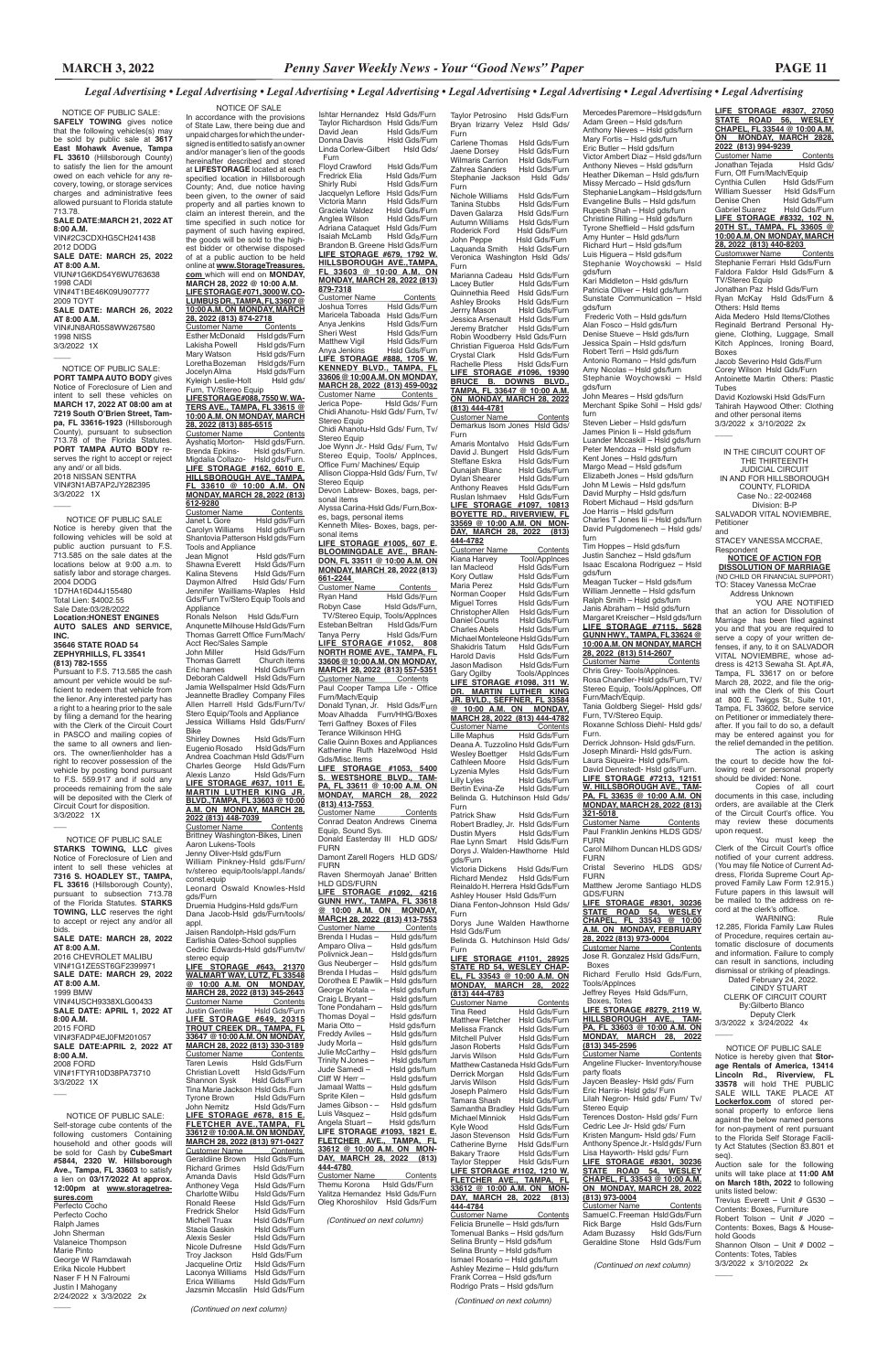IN THE CIRCUIT COURT OF THE THIRTEENTH JUDICIAL CIRCUIT IN AND FOR HILLSBOROUGH COUNTY, FLORIDA FAMILY LAW DIVISION  $CASE NO.22DR321$ 

### *Legal Advertising • Legal Advertising • Legal Advertising • Legal Advertising • Legal Advertising • Legal Advertising • Legal Advertising • Legal Advertising*

Tampa, Florida YOU ARE NOTIFIED

DIVISION: D IN RE: The Marriage of KIMBERLY M. RINGLEY-HANKS, Petitioner/Wife, And

DANNY R.W. HANKS, Respondent/Husband.

### **NOTICE OF ACTION** TO: Danny R.W. Hanks Unknown Address

 Cindy Stuart Clerk of the Court By Isha Tirado-Baker As Deputy Clerk 2/10/2022 x 3/3/2022 4x  $\overline{\phantom{a}}$ 

that an action has been filed against you in the Circuit Court of the Thirteenth Judicial Circuit, in and for Hillsborough County, Florida, Petition for Dissolution of Marriage, and you are required to serve a copy of your written defenses to it, if any, to: Alex R. Stavrou, Esquire 13046 Racetrack Road #333

Tampa, Florida 33626

on or before March 7, 2022, and file the original with the Clerk of this Court, at the Edgecomb Building Courthouse, 800 East Twiggs Street, Tampa, Florida 33601, either before service on Plaintiff's attorney or immediately thereafter; or a default will be entered against you for the relief demanded in the Complaint or Petition.

WITNESS my hand and Seal of this Court on February 3, 2022.

## **NOTICE OF ADMINISTRATIVE COMPLAINT**

### **TO: Earnestine Richardson Case No.: 256449-19-AG Tampa, Florida**

 Notice of Self Storage Sale Please take notice **US Storage Centers – Tampa located at 1108 Skipper Rd., Tampa, FL 33613** intends to hold a sale to sell the property stored at the Facility by the below list of Occupants whom are in default at an Auction. The sale will occur as an online auction via **www.storagetreasures. com on 3/15/2022 at 10:00am**. Unless stated otherwise the description of the contents are household goods and furnishings. Leila Parker unit #G0017; Donna Mathis unit #G0018; Geoffrey Harris Miller unit #H0006; Marissa Pagan unit #K0011; Denise McVicker unit #L0010; Arelis Vazquez unit #L0012; Darren Lloyd Smith unit #M0010; Julia Lopez unit #O0025; Tiffany Morgan unit #T0010; Shanesey McLean unit #U0021; Nemessy Marie Negron unit #V0010; Indhira Laboy Rosario unit #W0005. This sale may be withdrawn at any time without notice. Certain terms and conditions apply. See manager for details. 2/24/2022 x 3/3/2022 2x  $\overline{\phantom{a}}$ 

An ADMINISTRATIVE COMPLAINT to suspend or revoke your license(s) and eligibility for licensure and appointment has been filed against you. You have the right to request a hearing pursuant to Sections 120.569 and 120.57(1) and (2), Florida Statutes, by mailing a request for same to the DFS Agency Clerk. Filing with the Agency Clerk may be accomplished via U.S. Mail, express overnight delivery, hand delivery, facsimile transmission, or electronic mail. The address for overnight delivery or hand delivery is DFS Agency Clerk at the Florida Department of Financial Services, 612 Larson Building, 200 East Gaines Street, Tallahassee, Florida 32399-0390. The fax number is (850) 488-0697. The e-mail is: DFSAgencyClerk@myfloridacfo. com.

> NOTICE OF PUBLIC SALE Notice is hereby given that **Store-Right Self Storage at 111 Crystal Grove Blvd. Lutz, FL. 33548**, will sell the contents of the storage units listed below at a public auction to satisfy a lien placed on the contents (pursuant to Chapter 83 of the Florida Statutes). The sale will take place at the web-<br>site **www.StorageTreasures** site **www.StorageTreasures. com on 03/09/2022 at 10:00am**. The sale will be conducted under the direction of Christopher Rosa (AU4167) and **www.StorageTreasures.com** on behalf of the facility's management. Units will be available for viewing prior to the sale on **www.StorageTreasures.com**. Contents will be sold for cash only to the highest bidder. A 10-15% buyer's premium will be charged and possibly a cleaning deposit per unit. All sales are final. Seller reserves the right to

If a request for hearing is not received by March 24, 2022, the right to a hearing in this matter will be waived and the Chief Financial Officer will dispose of this case in accordance with the law.

> The Treasurer of the State of Florida Department of Insurance Tom Gallagher

### 2/10/2022 x 3/3/2022 4x

 Notice of Self Storage Sale Please take notice **Prime Storage - Tampa located at 3935 W Cypress St., Tampa, FL 33607**  intends to hold a sale to sell the property stored at the Facility by the below list of Occupants whom are in default at an Auction. The sale will occur as an online auction via **www.storagetreasures.com on 3/15/2022 at 12:00pm**. Unless stated otherwise the description of the contents are household goods and furnishings. Andraysha Willingham unit #0107; Michaelia Harden unit #0115; Lucie Mc-Daniel unit #0123; Gary Gray unit #0126; Zeke Schornstheimer unit #0137; Scott Holcomb unit #2011;

Unit #403 Latrina Tucker Household goods and misc items Unit #404 Kut Klose Landscapes/ Joseph W Spencer Jr. Household goods and misc items Unit #624 Kristina Fore Household goods and misc items 2/24/2022 x 3/3/2022 2x  $\overline{\phantom{a}}$ 

Courtney Gardner unit #3081; Christopher M Smith unit #5095; Katherine Cuevas unit #5102. This sale may be withdrawn at any time without notice. Certain terms and conditions apply. See manager for details. 2/24/2022 x 3/3/2022 2x NOTICE OF PUBLIC SALE Notice is hereby given that on 3/11/2022 at 10:30 am, the following mobile home will be sold at public auction pursuant to F.S. 715.109 1971 TAHO HS 3T50AM32317. Last Tenants: AL-ICE C WILSON AND MICHELLE A WILCOX and all unknown parties beneficiaries heirs. Sale to be at CP SEFFNER MHC LLC DBA PLANTATION OAKS MO-BILE HOME PARK, 604 NORTH KINGSWAY ROAD, SEFFNER, FL 33584 (Hillsborough County). 813-241-8269.

Tania Saraiva - Busniess items Randall Stanley - Household Goods, antiques

hold Goods Ciiia Simmons - Mattress, beanie

Marjorie Gunn - Boxes. Totes. Bags

> withdraw the property at any time before the sale or to refuse any bids. The property to be sold is described as "general household items" unless otherwise noted. Harold Warren (6089) Kelly Denise Ahles (6043). 2/24/2022 x 3/3/2022 2x

Michael Parot - house hold items electronics furniture tv<br>Facility 7: 2190 S US 301, Tam-

2/24/2022 x 3/3/2022 2x

\_\_\_

 $\overline{\phantom{a}}$ 

 NOTICE OF SALE Notice is hereby given that pursuant to the Florida Self Storage Facility Act Statutes (Section 83.801 – 83.809); **Storage Sense - Riverview** will sell for cash to the highest bidder on lockerfox.com for location at **7201 US-HWY 301 S, Riverview, County of Hillsborough, FL 33578**, ending at 2:00 pm on Wednesday, the 16th day of March, 2022 and continuing day to day thereafter until sold: the household goods, miscellaneous items of the following units: Unit #159 David Gauthier Household goods and Furniture Unit #269 Neil A Lee Lawn Mower, Paintings, and misc items Unit #323 Devin Davis Household goods and Furniture Unit #357 Rolando Anuelas/Rolando Banuelas Roofing Supplies, Plywood and misc items

### NOTICE OF SALE

Each of you are hereby notified a lien is claimed on the following vehicles for towing and storage charges due and unpaid per Florida Statute #713.78. The vehicle(s) will be sold free and clear of all prior liens in accordance with the provisions of Florida Statute #713.78 on the following dates at 10:00 A.M. Sale will be held at **ROSARIO'S AUTOMOTIVE SER-VICES, INC., 9206 N. 16TH ST., TAMPA, FL. 33612** (Hillsborough County). Note: ROSARIO'S AU-TOMOTIVE SERVICES, INC. reserves the right to bid. **SALE DATE: FEBRUARY 11, 2022** #22-06 2011 HYUN VIN#KMHDB8AE5BU088586 **SALE DATE: FEBRUARY 15, 2022** #22-07 2007 AUDI VIN#WAUAF78E07A276594 #22-09 2005 CHEV VIN#1GCEC14X45Z220562 1/20/2022 1X

\_\_\_\_

NOTICE OF PUBLIC SALE

Notice is hereby given that **Champion Self Storage at 2809 E. College Ave., Ruskin, FL 33570** will sell the contents of the storage units listed below at a public auction to satisfy a lien placed on the contents (pursuant to Chapter 83 of the Florida Statutes). The sale will take place at the **website StorageTreasures.com on 03/18/22 at 9:00 am**. The sale will be conducted under the direction of Christopher Rosa (AU4167) and **StorageTreasures.com** on behalf of the facility's management. Units may be available for viewing prior to the sale on **StorageTreasures.com**. Contents will be sold for cash only to the highest bidder. A 10% buyer's premium will be charged as well as a \$50 cleaning deposit per unit. All sales are final. Seller reserves the right to withdraw the property at any time before the sale or to refuse any bids. The property to be sold is described as "general household items" unless otherwise noted. F1545 Jeffery Wright; E1429 Eric Williams Tools/Household; F1551 Dolores Griffith Bed, Poster, Clothes, TV, Scooter; F1542 Timothy Miller 2/24/2022 x 3/3/2022 2x

 $\overline{\phantom{a}}$ 

**Facility 14: 6506 S. U.S. Hwy 301, Riverview, FL 33578, March 16, 2022 @ 6:00 PM** ALL IN ONE PAINTING AND FLOORING, LLC. - Tools for Work, tile cutting machine, pressure washers, Furniture, etc. Alisia Perez- Computer, Home Entertainment Center, Clothes Veronica Tate- King Size Platform bed, 20 boxes The auction will be listed and

advertised on **www.storagetreasures.com**. Purchases must be made with cash only and paid at the above referenced facility in order to complete the transaction. Extra Space Storage may refuse any bid and may rescind any purchase up until the winning bidder takes possession of the personal property. 2/24/2022 x 3/3/2022 2x

 $\overline{\phantom{a}}$ 

 NOTICE OF PUBLIC SALE **Extra Space Storage** will hold a public auction to sell personal property described below belonging to those individuals listed below at the locations below. **Facility 1: 7018 S. U.S. Hwy 301, Riverview, FL 33578, March 16, 2022 @ 9:30 AM** Steven Deltufo - Household Goods

Rameia Quarterman - Household

goods, full 2br apartment, boxes, kitchenware

Shareika Reed - Piano,living room set,boxes, bedroom set

Tania Saraiva - business **Facility 2: 2460 S. Falkenburg** 

**Rd., Tampa, FL 33619, March 16, 2022 @ 10:00 AM** Cliff Herr - Consignment items for

flea markets

**Facility 3: 10670 Bloomingdale Ave., Riverview, FL 33578,March** 

> 709-Jawaryar Mitchell-speakers, hot water tank, couch, bags, totes, tools, bed frame, head board, mirror, clothes Griffis-microwave,

**16 , 2022 @ 10:30 AM** Rose Manning - clothing, House-

babies, boxes, totes **Facility 4: 2504 State Rd 60, Val-**

**rico, FL 33594, March 16, 2022 @ 11:30 AM** Frank Calabro - boxes, Suitcases,

Work Tools

Alexander Barrera - Miscellaneous personal items, clothes, electronics, small furniture

Jenassa Chapel - Household Goods, personal items

Maurice Hollinger - queen and full size beds 20 boxes sectional sofa table chairs tv stand dresser Christine Holler - Approx (40) box-

es clothing, shoes, toys, (3) computers Daniel Kolb - furniture

**Facility 5: 1755 W. Brandon Blvd., Brandon, FL 33511,** 

**March 16, 2022 @ 12:00 PM**

Mary Elswick - Totes, furniture Julio Moncada - boxes, back-

packs, luggage, wardrobe

Sissy Birge - Clothing Sissy Birge - Furniture and house-

hold goods Arthur Brown - boxes and TV

Jeremy Mclochlin - antique furniture

**Facility 6: 707 Providence Rd., Brandon, FL 33511, March 16,** 

**2022 @ 12:30 PM** Nataly Martinez - Furniture, Household Goods Pierre Moreland - Household

Goods, Furniture, Box's, TV Kenia Scott - Furniture, Bags of

Clothes and Shoes Solannette Valles - Furniture,

Household Goods

**Facility 7: 2190 S US 301, Tampa, FL 33619, March 16, 2022 @** 

**1:00 PM** Harry Morales - Household items

and furniture Maribel De la Cruz Roasalino - White Murano VIN # JN8AZ08W66W519762 License

Plate # LFJF13 **Facility 8: 105 S. Falkenburg Rd., Tampa, FL 33619, March 16,** 

**2022 @ 1:30 PM** Tikilia Meteye - House hold furniture

Larence Robinson - bikes clothes odds and ends

Kenya Blair - Boxes Furniture Catherine Welker - Household

items Jessie Davidson - Furniture Nemesis Rosario - bins, bedding **Facility 9: 601 S. Falkenburg** 

**Rd., Tampa, FL 33619, March 16, 2022 @ 2:00 PM** Azya Watts - Household goods, furniture Tracy Everett - Household goods & clothing Catherine Duprey - Boxes, decorations Candice Campbell - Furniture, household goods **Facility 10: 13665 Fishhawk Blvd., Lithia, FL 33547, March 16, 2022 @ 3:00 PM** Jacob Adkins - Furniture, Boxes **Facility 11: 5012 W. Laurel St., Tampa, FL 33607, March 16, 2022 @ 3:30 PM** Joseph Eric Malcolm - Household good, electronics Marvelly deja Alexandria - Household Goods and personal items Erica Jones - Boxes and totes and personal items Tanya Loira - Clothing & household items **Facility 12: 2301 W. Cleveland St., Tampa, FL 33609, March 16, 2022 @ 5:00 PM** Zachary Lavfield - small desk bags of clothes, small boxes **Facility 13: 5045 W. Cypress St., Tampa, FL 33607, March 16, 2022 @ 5:30 PM** Katerine Stickler - King Mattress and Frame, Crib, Boxes

*(Continued on next column)*

NOTICE OF PUBLIC SALE Notice is hereby given that **Champion Self Storage at 2809 E. College Ave., Ruskin, FL 33570** will sell the contents of the storage units listed below at a public auction to satisfy a lien placed on the contents (pursuant to Chapter 83 of the Florida Statutes). The sale will take place at the website **StorageTreasures.com on 03/10/22 at 9:00 am**. The sale will be conducted under the direction of Christopher Rosa (AU4167) and **StorageTreasures.com** on behalf of the facility's management. Units may be available for viewing prior to the sale on **StorageTreasures. com**. Contents will be sold for cash only to the highest bidder. A 10% buyer's premium will be charged as well as a \$50 cleaning deposit per unit. All sales are final. Seller reserves the right to withdraw the property at any time before the sale or to refuse any bids. The property to be sold is described as "general household items" unless otherwise noted. P008 Janell Lemmer 2003 Buick Century VIN #2G4WS52J931287334; B1103 Charlotte Coffey Saws, Cabbing Equip, Jewelry Shop Inventory & Supplies; Faceting Equip; Scooter TAOI Motorcycle VIN# L9NTEACV5C1003097 2/24/2022 x 3/3/2022 2x

NOTICE OF SALE

NOTICE IS HEREBY GIVEN that the undersigned intends to sell the personal property described below to enforce a lien imposed on said property under The Florida Self Storage Facility Act. Bidding takes place on **lockerfox.com** and concludes **Saturday the 12th day of March, 2022 at 9:00 AM**  with payment following in CASH at the facility. **Store Space Tampa, 1517 E. Fowler Ave., Tampa, FL,** 

**33612**. Michael Household Goods;Casillas, Francisca Household Items; El Noursi, Maryam Household goods; White, Tonya Household goods; Santana, Amanda Household Items; Sepulveda, Yamelt Household goods; Concepcion, Melissa Household Goods; Kennedy, Catherine Household goods; Wiggs, Gabrielle Household Goods; Bryant, Derricka Household goods; Godfrey, Stuart Household goods; Mobley, Raheem Household Goods; Hunter, Alicia Household Goods; Bogan, Petrina Household goods.; Locke, Vashtie Household goods; Fuller, Brittany Household Items; Coombs, Aileen Household goods; Milfort, Alida Household Goods; Kristin, Kayla Household goods; Randolph-Adelakun, Dawn Household Goods; ZUMBRUM, BRENDA Household goods; Green, Jessica Household goods; Ontiveros, Karen Household goods; ANDERSON, ANGELA RICHARDSON Household goods; Gordon, Jacqueline Household goods; Stoel, Jerikka Household goods; Wiley, Sonja Household goods; Jones, Coteshia Household goods; Ortega, Sara Household good; Lanier, Ladiesha Household goods; Berry, Kieth Household goods; Green, Shantavia Household goods; colbert, darrick Household goods; Allen, Jakyra Household goods.; Davenport, Mykell Household goods; Pilla, Richard Household goods Purchases must be paid for at the time of purchase by cash only. All purchased items are sold as is, where is, and must be removed at the time of the sale. Sale is subject to cancellation in the event of settlement between owner and obligated party.

Dated this: February 05, 2022 (date sent to newspaper). 2/24/2022 x 3/3/2022 2x

 $\overline{\phantom{a}}$ 

 $\overline{\phantom{a}}$ 

### NOTICE OF PUBLIC SALE

 $\overline{\phantom{a}}$ 

 $\overline{\phantom{a}}$ 

Notice is hereby given that **Sentry Self Storage at 4901 E. Adamo Dr., Tampa, FL 33605** will sell the contents of the storage units listed below at a public auction to satisfy a lien placed on the contents (pursuant to Chapter 83 of the Florida Statutes). The sale will take place at the website **StorageTreasures. com on 03/18/2022 at 9:00 am**. The sale will be conducted under the direction of Christopher Rosa (AU4167) and **StorageTreasures. com** on behalf of the facility's management. Units may be available for viewing prior to the sale on **StorageTreasures.com**. Contents will be sold for cash only to the highest bidder. A 10% buyer's premium will be charged as well as a \$100.00 cleaning deposit per unit. All sales are final. Seller reserves the right to withdraw the property at any time before the sale or to refuse any bids. The property to be sold is described as "general household items" unless otherwise noted C093 LINDA WALKER ANDREWS/LINDA W ANDREWS BOXES OF CLOTHES C092 HERMAN JOHNSON BIKES KAYAKS B148 GREQUCIA SHIP-MAN/G SHIPMAN B147 DAMON WILLIAMS FURNITURE B140 BRANDON GOMILLION FURNI-TURE B138 JAMES BUSH B119 JOHNNIE BRACY/JOHNNIE D BRACY HOUSEHOLD CLOTHES A063 DAVID MACCHRONE E044 SHIRLEY PAUL/SHIRLEY M PAUL E035 ARLETTE JORDAN/ ARLETTE M JORDAN/ARLETTE FERGUSON D060 MAURICE BENSON D042 JENNELL JOHN-SON 3 PIECE FURNITURE SET BEDROOM SET CLOTHES SHOES KITCHEN APPLIANCES D020 WILLIAM ZAMORA FUR-NITURE D004 ALLEN MARTIN 2 TABLES & CHAIRS 2 BED NIGHTSTAND 2/24/2022 x 3/3/2022 2x

### NOTICE OF SALE

ADVERTISMENT OF SALE NO-TICE IS HEREBY GIVEN that the undersigned intends to see the personal property described below to enforce a lien imposed on said property under The Florida<br>Self Storage Facility Act. Bidding Self Storage Facility Act takes place on **lockerfox.com** and concludes **Saturday the 19th day of MARCH, 2022 at 9:00AM**  with payment following in CASH at the facility. **Store Space Brandon – Broadway, 2711 Broadway Center Dr, Brandon, FL, 33510** Harper, Jacquelyn; Harper, Jacquelyn; Nurlu, Sadik Household Goods; Bowden, Frederick Household goods; Khan, Alex-Household Goods; Alston, Shaunacy Household Goods; Venereo, Oraima Household Goods Mitchell, Karen Household Goods; Bruno, Joy Household Goods; Obenauer Kimberly HouseHold Goods; Kelly, Harmony Household Goods; Alston, Shaunacy Household goods; Close, David Household Goods; Gonzalez, Lucy Household Goods; Burrell, Ares Household Goods 2/24/2022 x 3/3/2022 2x

 NOTICE OF PUBLIC SALE Sale will be held on **03/16/2022**  In order to satisfy a Contractual Landlord's Lien, under the provisions of the Florida Self-Storage Act, public notice is hereby given that the following described property located at **A-AAA Key Mini Storage, 1500 East Busch Blvd., Tampa Florida, 33612**, will be sold at public auction to the highest bidder for **CASH ONLY at www.storageauctions.com On WEDNESDAY THE 16TH DAY OF MARCH, 2022 at 10:30AM.** 155-Gabriel Brown-tires, rims, tv's,

bags, totes, tool box, clothes 184-Byron Peterson-boxes, totes, bags, clothes, grill, weed eater, heater, gas edger

318-Andres Ramos-tires, rims, totes, tools, caulk gun, hand weights, cooler 370-Theron White-Clothes, pots and pans, totes, clothes, mattress, box spring, toys, love seat, bag<br>445-Aquanus Cromartie-tire Cromartie-tires rims, dirt bike, mattress, golf clubs, outdoor furniture, boxes.

493-Donte York-file cabinet, mattress, bed frame, grill, tool box, cooler, gas can, bags, totes 448-Ryan Gormley-totes, clothes,

toys, boxes, bags, stroller, bike 502-Ngozi Butler-Massage table, washer, dryer, chairs, bags, furniture

538-Winniel King-totes, tv, chairs, boxes, bags, stool, clothes, desk 546-Rena Howard-Entertainment center, stereo cabinet, leather chair

573-Bernard Hadley II-mattress, bike, box spring, totes, bags, clothes, tools, metal frame, bed frame

431-Gregory Vaughn-Shelf, totes, garden hose, trash can disabled toilet, speakers

670-Carl Bradwell II-cooler, dresser, couch, crockpot, clothes, fan, speaker, boxes, pots 690-Jose Landaverde Boja-chairs,

totes, mattress, box spring, bags, clothes, table, dresser mirror, mattress

cooler, boxes, bags, clothes, suit case, totes 814-Christine Gallup-Box, clothes,

coffee maker, chairs, bags 2/24/2022 x 3/3/2022 2x

### *\* \* \* \**

 $\overline{\phantom{a}}$ 

*Forgiveness is the fragrance that the violet sheds on the heel that has crushed it.*

*Mark Twain*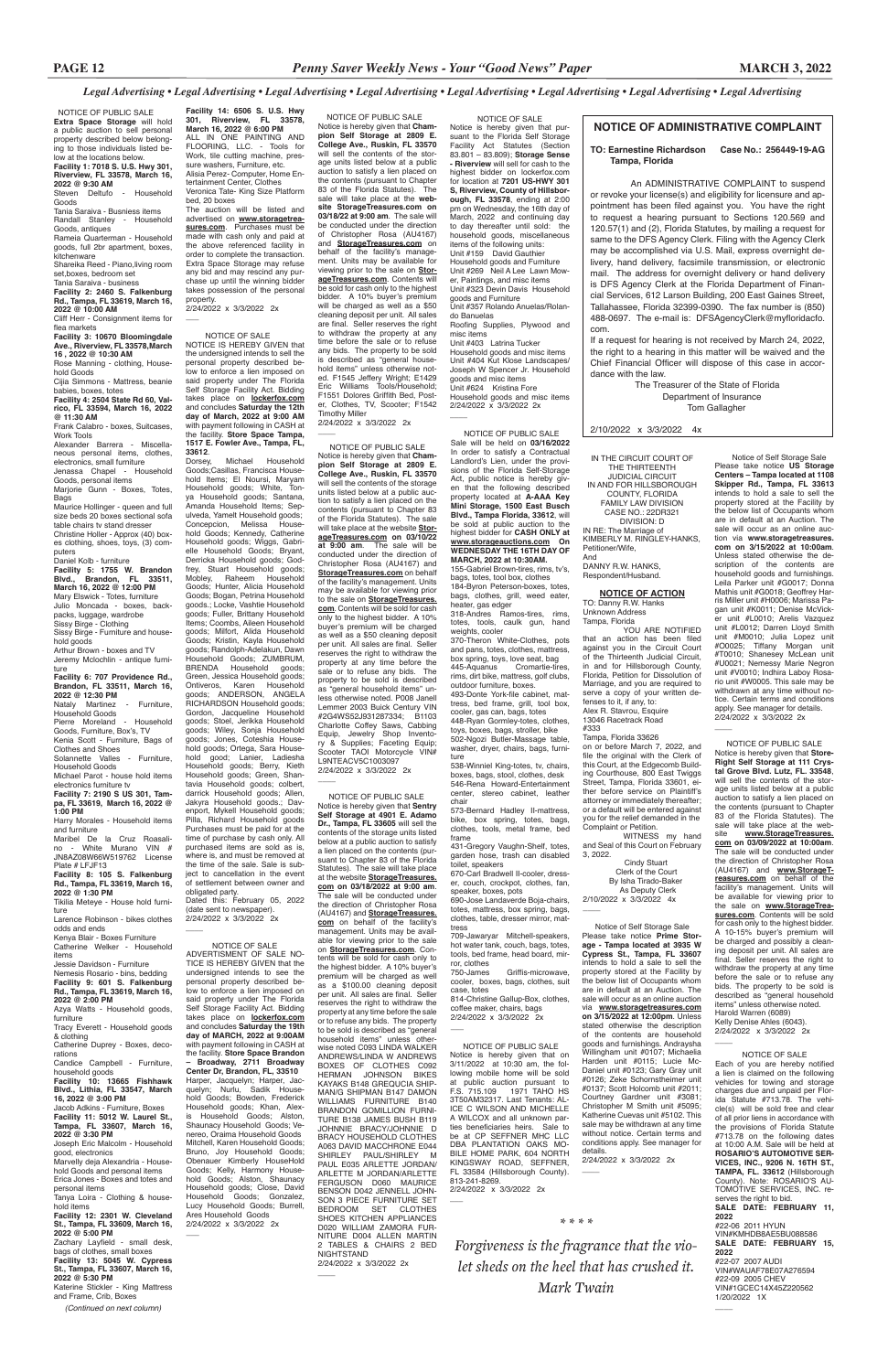WellMed at Cypress Village Will be relocating Effective March 28, 2022.

NEW LOCATION WellMed at Haverford 1901 Haverford Ave., Suite 101 Sun City Center, FL 33573

For questions or copies of medical records call: 813-634-9284

3/3/2022 x 3/24/2022 4x

 $\overline{\phantom{a}}$ 

 $\overline{\phantom{a}}$ 

 $\overline{\phantom{a}}$ 

 $\overline{\phantom{a}}$ 

of this notice February 24, 2022. Personal Representative: THOMAS HILAIREIL 2215 73rd Street East, Lot 92 Palmetto, Florida 34221 Attorney for Personal Representative: DALE BREWSTER, ESQUIRE ATTORNEY Florida Bar Number: 0082211 948B Cypress Village Boulevard Sun City Center, Florida 33573 Telephone: (813) 633-8772 Fax:(813) 642-0300 E-Mail: dbrewster7@verizon.net Secondary E-Mail: dalebrewsterlaw@gmail.com 2/24/2022 x 3/3/2022 2x  $\overline{\phantom{a}}$ 

IN THE CIRCUIT COURT FOR HILLSBOROUGH COUNTY, FLORIDA PROBATE DIVISION File No.22-CP-000550 Division B IN RE: ESTATE OF DENNIS A. HILAIRE, Deceased.

#### **NOTICE TO CREDITORS** The administration of the estate of DENNIS A. HILAIRE, deceased, whose date of death was March 13, 2021, is pending in the Circuit Court for HILLSBOR-OUGH County, Florida, Probate Division, the address of which is Post Office Box 3360, Tampa, Florida 33601. The names and addresses of the personal representative and the personal representative's attorney are set forth

below.

 All creditors of the decedent and other persons having claims or demands against decedent's estate on whom a copy of this notice is required to be served must file their claims with this court WITHIN THE LATER OF 3 MONTHS AFTER THE TIME OF THE FIRST PUBLICATION OF THIS NOTICE OR 30 DAYS AF-TER THE DATE OF SERVICE OF A COPY OF THIS NOTICE ON THEM.

2/24/2022 x 3/3/2022 2x  $\overline{\phantom{a}}$ 

All other creditors of the decedent and other persons having claims or demands against decedent's estate must file their claims with this court WITHIN 3 MONTHS AFTER THE DATE OF THE FIRST PUBLICATION OF THIS NOTICE.

ALL CLAIMS NOT FILED WITHIN THE TIME PERI-ODS SET FORTH IN SECTION 733.702 OF THE FLORIDA PRO-BATE CODE WILL BE FOREVER BARRED.

NOTWITHSTANDING THE TIME PERIODS SET FORTH ABOVE, ANY CLAIM FILED TWO (2) YEARS OR MORE AFTER THE DECEDENT'S DATE OF DEATH IS BARRED.

The date of first publication

 NOTICE OF PUBLIC SALE **PUBLIC NOTICE** is hereby given, that beginning on the date, as enumerated below, and continuing from day to day, until all items are sold, we will sell at PUBLIC AUC-TION, to the highest bidder, for cash, at the warehouse of:

#### **Lithia Storage Located at: 5241 Lithia Springs Rd., Lithia, FL 33547** (Hillsbor-

tion. 02/24/2022 & 03/03/2022 2X  $\overline{\phantom{a}}$ 

ough County). The following goods, wares and Items will be sold through online auction services of **www.selfstorageauction.com** and merchandise for storage and other charges for which a lien on the same is claimed, to Wit

# **Sale Date: March 16, 2022**

Unit #0309 Teiara D Ray Household / Personal / Misc. Items Unit #0734 Vince McElroy / Vince McElroy Enterprise Household / Personal / Misc. Items Unit #0791 Austin D Griffin Household / Personal / Misc. Items Unit #0794 Riley Nelson Household / Personal / Misc. Items<br>Unit #0805 Edward J Hollins Edward J Hollins Household / Personal / Misc. Items Unit #0903 Michael A Weber Household / Personal / Misc. Items Unit #935 Felicia V Brooks Williams Household / Personal / Misc. Items<br>Unit #3717 Takeya Wilson

**Time of Sale:10:30 AM** (Unit #'s, Name & Brief Description of items to be sold )

1302 Dean Stanley (household goods)

3024 Joshua Lewis (household goods)

2508 Bryan Messenger (household goods)

> Household / Personal / Misc. Items Unit #3816 Julius L L Robinson Household / Personal / Misc. Items 2/24/2022 x 3/3/2022 2x  $\overline{\phantom{a}}$

A \$50 per unit cleaning deposit will be collected at time of sale and returned when the unit is left broom clean.THE ABOVE INFORMA-TION TO BE PUBLISHED ONCE EACH WEEK FOR TWO (2) CON-SECUTIVE WEEKS. SAID SALE TO BE UNDER BY VIRTUE OF THE STATUTES OF THE STATE, IN SUCH CASES MADE AND PROVIDED.

### NOTICE OF SALE

# $\overline{\phantom{a}}$ **NOTICE UNDER**

 StreetSmarter Publishing, LLC 3/3/2022 1X  $\overline{\phantom{a}}$ 

NOTICE IS HEREBY GIVEN that the undersigned intends to sell the personal property described below to enforce a lien imposed on said property under The Florida Self Storage Facility Act Statutes (Section 83.801-83.809). The undersigned will sell at public sale by competitive bidding on, **3-16- 2022 at 10:00 A.M. on lockerfox.com** said property has been stored and which are located at: **iStorage Apollo, 313 Apollo Beach Blvd., Apollo Beach, FL 33572** the following:

 NOTICE OF PUBLIC SALE **10105 Gibsonton Dr LLC dba SecureSpace Self Storage Riverview** will hold a public auc on to sell the personal property described below belonging to those individuals listed below at the loca on indicated: **10105 Gibsonton Dr., Riverview FL 33578 on March 18, 2022 at 3:00 P.M.** 1087- DeVonne Stots, Household items 4021- James Harris, Household items 2074- Robert Graham, Household items 2078- Jazsidy Wimbley, Household items 2165- Anitriad Finefrock, Household items 1116- Bri any Pridgen, Household items 3128- NyDasia Taggart, Household items 4158- Brandon Schofield, Household items The auc on will be listed and adver sed on **www.storagetreasures.com**. Purchases must be made with cash only and paid at the above referenced facility in order to complete the transac on. SecureSpace Self Storage may refuse any bid and may rescind any purchase up un l the winning bidder takes possession of the personal property. 3/3/2022 x 3/10/2022 2x  $\overline{\phantom{a}}$ NOTICE OF PUBLIC SALE

| Name                    | Unit#                       | Contents |
|-------------------------|-----------------------------|----------|
| <b>Ricardo Martinez</b> |                             | 539      |
| House Hold Items        |                             |          |
|                         | Victoria Schilling-Williams | 1508     |
| House Hold Items        |                             |          |

House Hold Items Purchases must be paid for at the time of purchase by cash only. All purchased items are sold as is, where is, and must be removed at the time of the sale. Sale is subject to cancellation in the event of settlement between owner and

obligated party. 2/24/2022 x 3/3/2022 2x

 $\overline{\phantom{a}}$ 

NOTICE OF PUBLIC SALE

Notice is hereby given that on 3/11/2022 at 10:30 am, the following mobile home will be sold at public auction pursuant to F.S. 715.109 1978 GLEK HS FLF-L2A744790720. Last Tenants: DEBORAH ANNE KIMBEL and all unknown parties beneficiaries heirs. Sale to be at NHC-FL130 LLC DBA CLUB WILDWOOD MH, 7700 PARKWAY BOULEVARD, HUDSON, FL 34667 (Pasco County). 813-241-8269. 2/24/2022 x 3/3/2022 2x

3/3/2022 x 3/10/2022 2x  $\overline{\phantom{a}}$ 

### NOTICE OF PUBLIC SALE

Notice is hereby given that on 3/11/2022 at 10:30 am, the following mobile home will be sold at public auction pursuant to F.S. 715.109 1979 HARB HS 15733A & 15733B. Last Tenants: RICH-ARD LARRY SNYDER JR AND ALL UNKNOWN PARTIES, BEN-EFICIARIES, HEIRS, SUCCES-SORS, AND ASSIGNS OF RICH-ARD LARRY SNYDER JR . Sale to be at NHC-FL 130, LLC DBA CLUB WILDWOOD MH, 7700 PARKWAY BOULEVARD, HUD-SON, FL 34667 (Pasco County). 813-241-8269. 2/24/2022 x 3/3/2022 2x

 $\overline{\phantom{a}}$ 

 $\overline{\phantom{a}}$ 

Notice of Public Sale PURSUANT TO CH 713.78 OF THE FLORIDA STATUTES, BE-LOW SAID VEHICLES TO BE SOLD TO SATISFY TOWING AND STORAGE AT: **SALE TO BE HELD AT: Crockett's Towing (shop 3) 13601 US Hwy 41 Spring Hill, FL 34610** (Pasco County) **SALE DATE: 3/17/2022 At 8 am**. 1980 MAK MAK562460280 1992 Buick 1G4BR8378NW408297 1999 PAGI 4FPFB1010XG037936 2000 Chrysler 2C3HD46R4YH393825 2000 Ford 1FTZR15V9YPB59657 2005 GMC 2GTEK13T151379789 2010 Volvo YV1672MK1A2178187 2011 Audi WAULFAFR9BA076995 2015 Ford 1FAHP2D97FG162328 2017 Ford 1FA6P8TH4H5270701 2018 HMDE NOVIN0201211687 2019 Nissan 3N1CN7AP6KL837444 **SALE TO BE HELD AT: Crockett's Towing (shop 4) 7809 US Hwy 301 N Tampa, FL 33637** (Hillsborough County) **SALE DATE: 3/17/2022 At 8 am**. 2007 Nissan 1N6BA07AX7N222916 CROCKETT'S TOWING RE-SERVES THE RIGHT TO AC-CEPT OR REJECT ANY AND ALL BIDS. CROCKETT'S TOWING RESERVES THE RIGHT TO BID. BIDDING BEGINS AT THE AMOUNT OWED. ALL VEHI-CLES ARE SOLD AS IS. SELLER GUARANTEES NO TITLE. 3/3/2022 1X  $\overline{\phantom{a}}$ 

 NOTICE OF LIEN SALE NOTICE IS HEREBY GIVEN that the undersigned intends to sell the personal property described below to enforce a

lien imposed on said property under The Florida Self Storage Facility Act Statutes (Section 83.801-83. 809).<br>The property contained in the storage<br>unit at **Discount Mini Storage of Tampa, 6500 N. 56th St. Tampa, FL 33610**  (Hillsborough County) will be sold or otherwise disposed of at **STORAGET-REASURES.COM on March 29, 2022** 

**at 11:00AM or thereafter**: **DISCOUNT MINI STORAGE, 6500 N. 56TH ST., TAMPA, FL. 33610** (Hillsborough County)

Unit# Name Contents 11 Matt Seligman Wood , tool boxes, paint A147 Angela Potter HHG, furn, boxes,

toys, tools C193 Ryan Holland HHG, furn, boxes, sporting goods, tools C226 Shaquilla Underwood

 HHG, furn, boxes Purchases must be paid for at the time of purchase in CASH ONLY plus \$100 deposit. All purchased items are sold as is, where is, and must be removed within 72 hours of sale. Sale is subject to cancellation in the event of settle-ment between owner and obligated party. You must present Identifica-

> 3/3/2022 1X  $\overline{\phantom{a}}$

NOTICE OF SALE Notice is hereby given that pursuant to the Florida Self Storage Facility Act Statutes (Section 83.801 – 83.809); **Storage Sense - Tampa** will sell for cash to the highest bidder on **www.Lockerfox.com** for location at **2425 S. 86th Street, Tampa, County of Hillsborough, FL 33619, by 2:00 pm on Wednesday, the 16th day of March, 2022** and continuing day to day thereafter until sold: the household goods and misc. personal & other contents of the following:

> **SALE DATE: MARCH 27, 2022 AT 8:00 A.M.** 2001 JAGUAR S-TYPE VIN#SAJDA01P31GM02213 2007 ACURA MDX VIN#2HNYD28889H515647 2015 FORD FUSION VIN#1FA6P0G73F5112916 **AT 16210 N. NEBRASKA AVE. SUITE C, LUTZ, FL 33549 (Hillsborough County) SALE DATE:March 21st, 2022 AT 8:00 A.M.** 1993 Ford F150 Vin# 1FTEX15N7PKA01821 2011 BMW 550I Vin# WBAFR9C51BC757774 **SALE DATE: March 28th 2022 AT 8:00 A.M.** 2006 BMW 750I Vin# WBAHN83576DT39315 3/3/2022 1X  $\overline{\phantom{a}}$

**NOTICE UNDER FICTITIOUS NAME LAW PURSUANT TO SECTION 865.09, FLORIDA STATUTES**

Notice is hereby given that the undersigned, desiring to engage in the business under the Fictitious Name of

# **RELIABLE TRUSS COMPANY** located at

4824 N. Hale Ave., Tampa, FL 33614 intends to register the said name with the Division of Corporations of the Florida Department of State, Tallahassee, Florida. Raymond Moses

 Amanda Allen **Owners** 3/3/2022 1X

### **FICTITIOUS NAME LAW PURSUANT TO SECTION 865.09, FLORIDA STATUTES**

Notice is hereby given that the undersigned, desiring to engage in the business under the Fictitious Name of

# **THE CLIENT FARM**

located at 3030 N. Rocky Point Drive, Tampa, FL 33607 intends to register the said name with the Division of Corporations of the Florida Department of State, Tallahassee, Florida.

In order to satisfy a Contractual Landlord's Lien, under the provisions of the Florida Self-Storage Act, public notice is hereby given that the following described property located at **A-AAA Key Mini Storage, 1500 East Busch Blvd., Tampa Florida, 33612**, will be sold at public auction to the highest bidder for CASH ONLY at **www.storageauctions.com On WEDNESDAY THE 24TH DAY OF MARCH 2022 at 10:30AM.**<br>487-Jesse Coker-com Coker-computers, clothes, chair, books, keyboard, bags

735-Jessica Richardson-purse, shoes, bags, clothes, totes, boxes 3/3/2022 x 3/10/2022 2x

*\* \* \** 

 $\overline{\phantom{a}}$ 

*Patriotism is supporting your country all the time, and your government when it deserves it.*

*Mark Twain*

 NOTICE OF PUBLIC SALE Notice is hereby given that **Val-ue Store It 30 – Wesley Chapel**  will sell the contents of the storage units listed below at a public auction to satisfy a lien placed on the contents (pursuant to Chapter 83 of the Florida Statutes). The sales will take place on **Tuesday March 22nd, 2022**. The sale will be conducted under the direction of Christopher Rosa (AU4167) on behalf of the facilities management. Units will be available for viewing prior to the sale on **www. storagetreasures.com**. Contents will be sold for cash only to the highest bidder. A 10% buyer's premium will be charged as well as a \$50 cleaning deposit per unit. All sales are final. Seller reserves the right to withdraw the property at any time before the sale or to refuse any bids. No one under 16 years old is permitted to bid. The property to be sold is described as "General Household Items" "Personal Property" unless otherwise noted. Unit # – Name – Descrip-

tion. **Value Store It 30 at 33624 SR 54, Wesley Chapel, FL 33543 will list storage units on www.storagetreasures.com at 12:00 PM.**  1057 – Lecresha Pippins; 1039 - Gelasio Sago

**WARD'S TOWING 7010 Hwy 19 • New Port Richey, FL 34652 727-849-0050 (Fax) 727-842-5242 9AM Auction @ 7010 Hwy 19 New Port Richey, FL 34652 PASCO COUNTY EDITION ONLY** YEAR MAKE VIN# AUCTION DATE 2014 DODG 2C3CDXHG0EH318641 03/29/2022 3/3/2022 1X

|                                                       |             | Pasco Towing, Inc.                         |                     |  |  |  |
|-------------------------------------------------------|-------------|--------------------------------------------|---------------------|--|--|--|
|                                                       |             | 6012 Pine Hill Rd. · Port Richey, FL 34668 |                     |  |  |  |
|                                                       |             | 727-849-1651 · Fax 727-849-5281            |                     |  |  |  |
| Must be included in Pasco County $\cdot$ 9 AM AUCTION |             |                                            |                     |  |  |  |
| <b>YEAR</b>                                           | MAKE        | VIN#                                       | <b>AUCTION DATE</b> |  |  |  |
|                                                       |             | 2012 CHEVROLET 1GCRKSE7XCZ335091           | 03/19/2022          |  |  |  |
| 7018 US Hwy 19 New Port Richey, FL 34652              |             |                                            |                     |  |  |  |
| Must be included in Pasco County • 9 AM AUCTION       |             |                                            |                     |  |  |  |
| YEAR                                                  | MAKE        | VIN#                                       | <b>AUCTION DATE</b> |  |  |  |
| 2002                                                  | <b>DODG</b> | 1D7HA18Z62J264058                          | 03/29/2022          |  |  |  |
| 2015                                                  | INFI        | JN1BV7AP8FM339821                          | 03/29/2022          |  |  |  |
| 3/3/2022 1X                                           |             |                                            |                     |  |  |  |
|                                                       |             |                                            |                     |  |  |  |

**A-1 Recovery 6124 Siesta Lane • Port Richey, FL 34668 727-536-5600 (fax) 727-725-2589 9AM Auction @ 6124 Siesta Lane Port Richey, FL 34668 MUST INCLUDE PASCO COUNTY** YEAR MAKE VIN# AUCTION DATE<br>2003 JEEP 1J4GX48S43C550290 03/29/2022 2003 JEEP 1J4GX48S43C550290 03/29/2022<br>2005 HYUN KMHDN56D05U173619 03/29/2022 2005 HYUN KMHDN56D05U173619 03/29/2022 KL5JD56Z06K443540 3/3/2022 1X

Notice of Sale PURSUANT TO CH 713.78 OF THE FLORIDA STATUTES, BE-LOW SAID VEHICLES TO BE SOLD TO SATISFY TOWING AND STORAGE: **SALE TO BE HELD AT: Larsen's Towing and Automotive 4608 N Lois Ave Tampa, FL 33614** (Hillsborough County) **SALE DATE: 3/15/2022 At 9 am**. 1998 Honda 1HGEJ8249WL136914 2020 Toyota 5YFEPRAE3LP126346 LARSEN'S TOWING AND AUTO-MOTIVE RESERVES THE RIGHT TO ACCEPT OR REJECT ANY AND ALL BIDS. LARSEN'S TOWING AND AUTOMOTIVE RESERVES THE RIGHT TO BID. BIDDING BEGINS AT THE AMOUNT OWED. ALL VEHICLES ARE SOLD AS IS. SELLER GUARANTEES NO TITLE. 3/3/2022 1X

Notice of Sale PURSUANT TO CH 713.78 OF THE FLORIDA STATUTES, BE-LOW SAID VEHICLES TO BE SOLD TO SATISFY TOWING AND STORAGE: **SALE TO BE HELD AT: Riteway Towing 5706 E Broadway Ave Tampa, FL 33619** (Hillsborough County) **SALE DATE: 3/15/2022 At 9 am**. 1999 Toyota 1NXBR12EXXZ260160 2001 Volvo YV1TS94D111213148 2005 Chevrolet 1GNEC13T65R135244 INVC# RW2851 Frame XXXXXXXXXXXXXXXX INVC# RW2817 **Oldsmobile** XXXXXXXXXXXXXXXXX RITEWAY TOWING RESERVES THE RIGHT TO ACCEPT OR RE-JECT ANY AND ALL BIDS. RITE-WAY TOWING RESERVES THE RIGHT TO BID. BIDDING BE-GINS AT THE AMOUNT OWED. ALL VEHICLES ARE SOLD AS IS. SELLER GUARANTEES NO TITLE.

 NOTICE OF SALE ADVERTISEMENT OF SALE NO-TICE IS HEREBY GIVEN that the undersigned intends to sell the personal property described below to enforce a lien imposed on property under The Self Storage Facility Act. Bidding takes place on **lockerfox.com** and concludes **Saturday the 19th day of March 2022 at 9:00 AM with payment following in CASH**  at the facility. **Store Space Brandon - Broadway, 2711 Broadway Center Dr, Brandon, FL 33510**. Harper, Jacquelyn; Harper, Jacquelyn ; Nurlu, Sadik Household Goods; Bowden, Frederick Household Goods; khan, alexis Household Goods; Alston, Shaunacy Household Goods; Venereo, Oraima Household Goods; Mitchell, Karen Household Goods; Bruno, Joy Household Goods; Obenauer, Kimberly Household Goods; Kelly, Harmony Household Goods; Alston, Shaunacy Household Goods; Gonzalez, Lucy Household Goods; Burrell, Ares Household Goods. Purchases must be paid for at the time of purchase by cash only. All purchased items are sold as is, where is, and must be removed at the time of the sale. Sale is subject to cancellation in the event of .<br>settlement between owner and obligated party.

Dated this: February 24th, 2022 3/3/2022 x 3/10/2022 2x

 $\overline{\phantom{a}}$ 

 NOTICE OF PUBLIC SALE Notice is hereby given that the following described vehicles will be sold for towing and storage pursuant to F.S.#713.78. Sale will be held at **SPLIT SECOND TOWING & TRANSPORT, INC.** at the following locations. Dates and time of sale as listed below. **SPLIT SECOND TOWING & TRANS-PORT, INC.** reserves the right to bid.

**AT 7203 E. BROADWAY AVE., TAMPA, FL 33619** (Hillsborough County) **Sale Date: March 23rd, 2022 AT 8:00 A.M.** 2015 Mitsubishi Outlander Vin# JA4AZ3A34FZ006466 2013 Chevy Malibu Vin# 1G11D5SR0DF353299 **SALE DATE: MARCH 26, 2022 AT 8:00 A.M.** 2008 DODGE NITRO VIN#1D8GT28K58W127117 2007 FORD FUSION VIN#3FAHP06Z97R167025 2004 CHRYSLER SEBRING VIN#1C3EL55R24N290630 1999 TOYOTA COROLLA VIN#1NXBR12E2XZ288258 2009 NISSAN SENTRA VIN#3N1AB61E69L606143